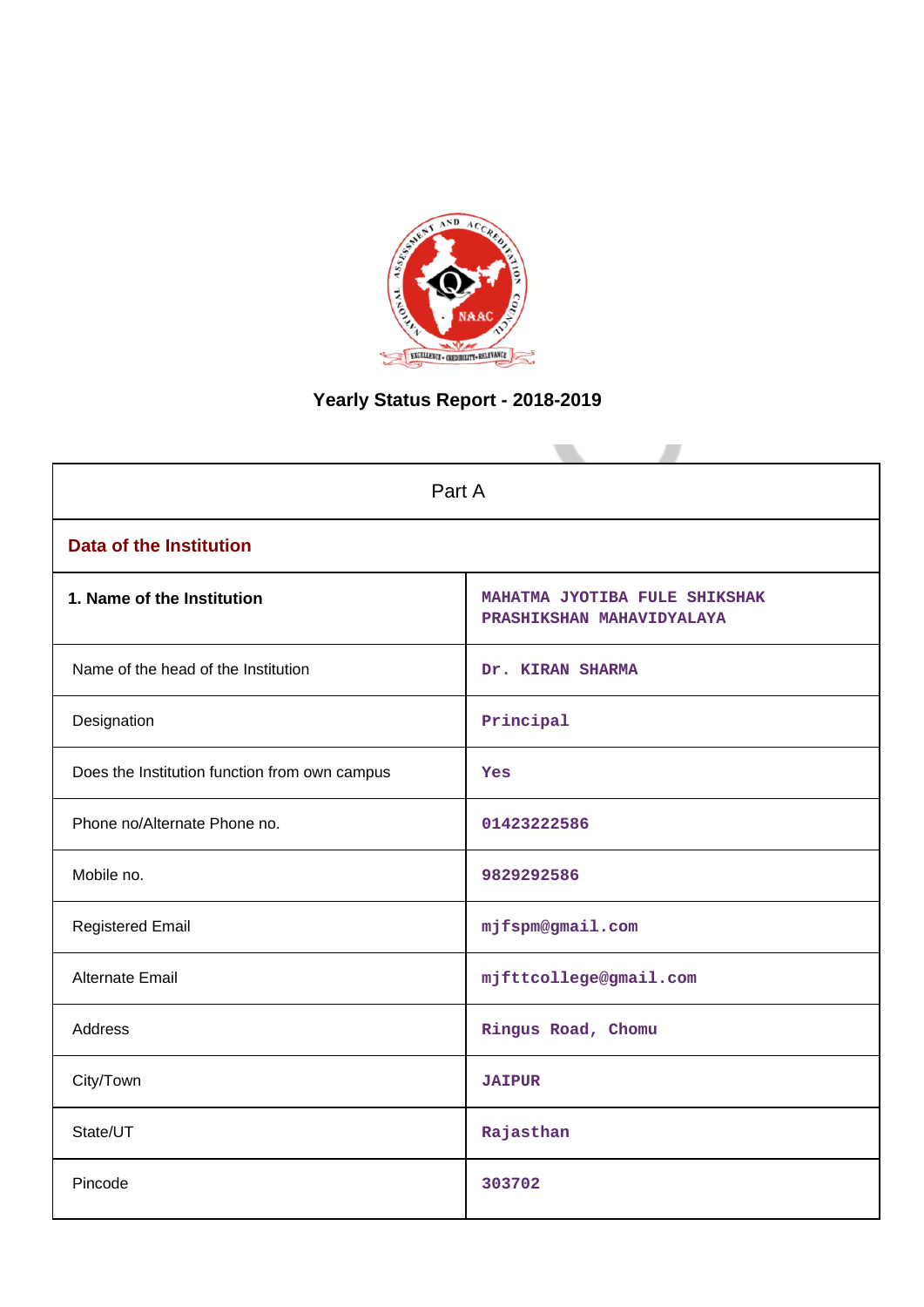| Affiliated<br>Women<br>Urban                              |                                                                         |                                                                                                                                                                               |  |  |  |
|-----------------------------------------------------------|-------------------------------------------------------------------------|-------------------------------------------------------------------------------------------------------------------------------------------------------------------------------|--|--|--|
|                                                           |                                                                         |                                                                                                                                                                               |  |  |  |
|                                                           |                                                                         |                                                                                                                                                                               |  |  |  |
|                                                           |                                                                         |                                                                                                                                                                               |  |  |  |
|                                                           |                                                                         |                                                                                                                                                                               |  |  |  |
|                                                           |                                                                         |                                                                                                                                                                               |  |  |  |
|                                                           |                                                                         |                                                                                                                                                                               |  |  |  |
|                                                           |                                                                         |                                                                                                                                                                               |  |  |  |
|                                                           |                                                                         |                                                                                                                                                                               |  |  |  |
|                                                           |                                                                         |                                                                                                                                                                               |  |  |  |
|                                                           |                                                                         |                                                                                                                                                                               |  |  |  |
|                                                           |                                                                         |                                                                                                                                                                               |  |  |  |
| http://mjfspm.org/pdf/AQAR%20REPORT%<br>202017-18.pdf     |                                                                         |                                                                                                                                                                               |  |  |  |
| Yes                                                       |                                                                         |                                                                                                                                                                               |  |  |  |
| http://mjfspm.org/pdf/Academic%20Calend<br>er%2018-19.pdf |                                                                         |                                                                                                                                                                               |  |  |  |
|                                                           |                                                                         |                                                                                                                                                                               |  |  |  |
|                                                           |                                                                         |                                                                                                                                                                               |  |  |  |
|                                                           |                                                                         | Period To                                                                                                                                                                     |  |  |  |
|                                                           | 28-Mar-2017                                                             | $27 - Mar - 2022$                                                                                                                                                             |  |  |  |
| 21-Feb-2013                                               |                                                                         |                                                                                                                                                                               |  |  |  |
| 7. Internal Quality Assurance System                      |                                                                         |                                                                                                                                                                               |  |  |  |
|                                                           |                                                                         |                                                                                                                                                                               |  |  |  |
| Date & Duration<br>Number of participants/ beneficiaries  |                                                                         |                                                                                                                                                                               |  |  |  |
|                                                           | private<br>01423222586<br>9929604002<br>Year of<br>Accrediation<br>2018 | Mrs. MUNNI SAINI<br><b>MJFSPM@GMAIL.COM</b><br>mjfttcollege@gmail.com<br>Validity<br>Period From<br>Quality initiatives by IQAC during the year for promoting quality culture |  |  |  |

IQAC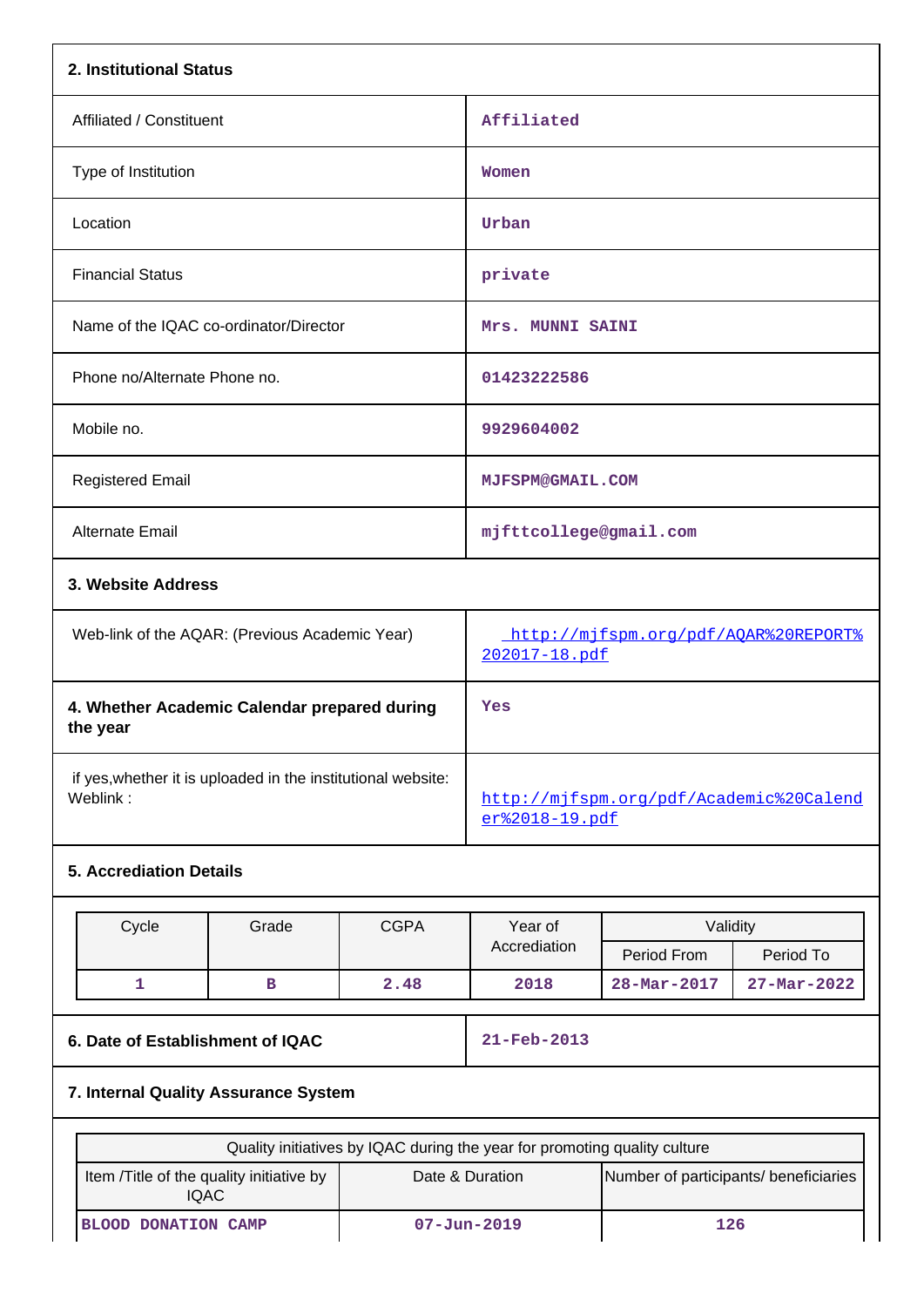|                                                                                                                   |                                                                                                                             |                  |  |                        | 1                      |  |                                |             |
|-------------------------------------------------------------------------------------------------------------------|-----------------------------------------------------------------------------------------------------------------------------|------------------|--|------------------------|------------------------|--|--------------------------------|-------------|
| College Audit Report                                                                                              |                                                                                                                             | 03-May-2019<br>1 |  | 19                     |                        |  |                                |             |
|                                                                                                                   | Workshop Conducted or<br>Micro-teaching                                                                                     |                  |  |                        | $11 - Oct - 2018$<br>1 |  |                                | 96          |
|                                                                                                                   | Call Regular Meetings of<br>IQAC & Evaluate the<br>achievements of all<br>departments and related<br>organs                 |                  |  | $05 - Ju1 - 2018$<br>1 |                        |  | 19                             |             |
|                                                                                                                   |                                                                                                                             |                  |  |                        | No Files Uploaded !!!  |  |                                |             |
|                                                                                                                   | 8. Provide the list of funds by Central/ State Government- UGC/CSIR/DST/DBT/ICMR/TEQIP/World<br><b>Bank/CPE of UGC etc.</b> |                  |  |                        |                        |  |                                |             |
|                                                                                                                   | Institution/Departmen<br>t/Faculty                                                                                          | Scheme           |  |                        | <b>Funding Agency</b>  |  | Year of award with<br>duration | Amount      |
|                                                                                                                   | nil                                                                                                                         | nil              |  |                        | min                    |  | 2019<br>$\mathbf{0}$           | $\mathbf 0$ |
|                                                                                                                   |                                                                                                                             |                  |  |                        | No Files Uploaded !!!  |  |                                |             |
|                                                                                                                   | 9. Whether composition of IQAC as per latest<br>Yes<br><b>NAAC</b> guidelines:                                              |                  |  |                        |                        |  |                                |             |
|                                                                                                                   | Upload latest notification of formation of IQAC                                                                             |                  |  |                        | View File              |  |                                |             |
|                                                                                                                   | 10. Number of IQAC meetings held during the<br>year :                                                                       |                  |  |                        | 5                      |  |                                |             |
|                                                                                                                   | The minutes of IQAC meeting and compliances to the<br>decisions have been uploaded on the institutional<br>website          |                  |  |                        | Yes                    |  |                                |             |
|                                                                                                                   | Upload the minutes of meeting and action taken report                                                                       |                  |  |                        | View File              |  |                                |             |
| 11. Whether IQAC received funding from any of<br>the funding agency to support its activities<br>during the year? |                                                                                                                             |                  |  |                        | <b>No</b>              |  |                                |             |
| 12. Significant contributions made by IQAC during the current year(maximum five bullets)                          |                                                                                                                             |                  |  |                        |                        |  |                                |             |
|                                                                                                                   | Orientation Programme College audit report Awareness relies Blood donation camp<br><b>Remedy Classes</b>                    |                  |  |                        |                        |  |                                |             |
|                                                                                                                   | No Files Uploaded !!!                                                                                                       |                  |  |                        |                        |  |                                |             |
|                                                                                                                   | 13. Plan of action chalked out by the IQAC in the beginning of the academic year towards Quality                            |                  |  |                        |                        |  |                                |             |

**Enhancement and outcome achieved by the end of the academic year**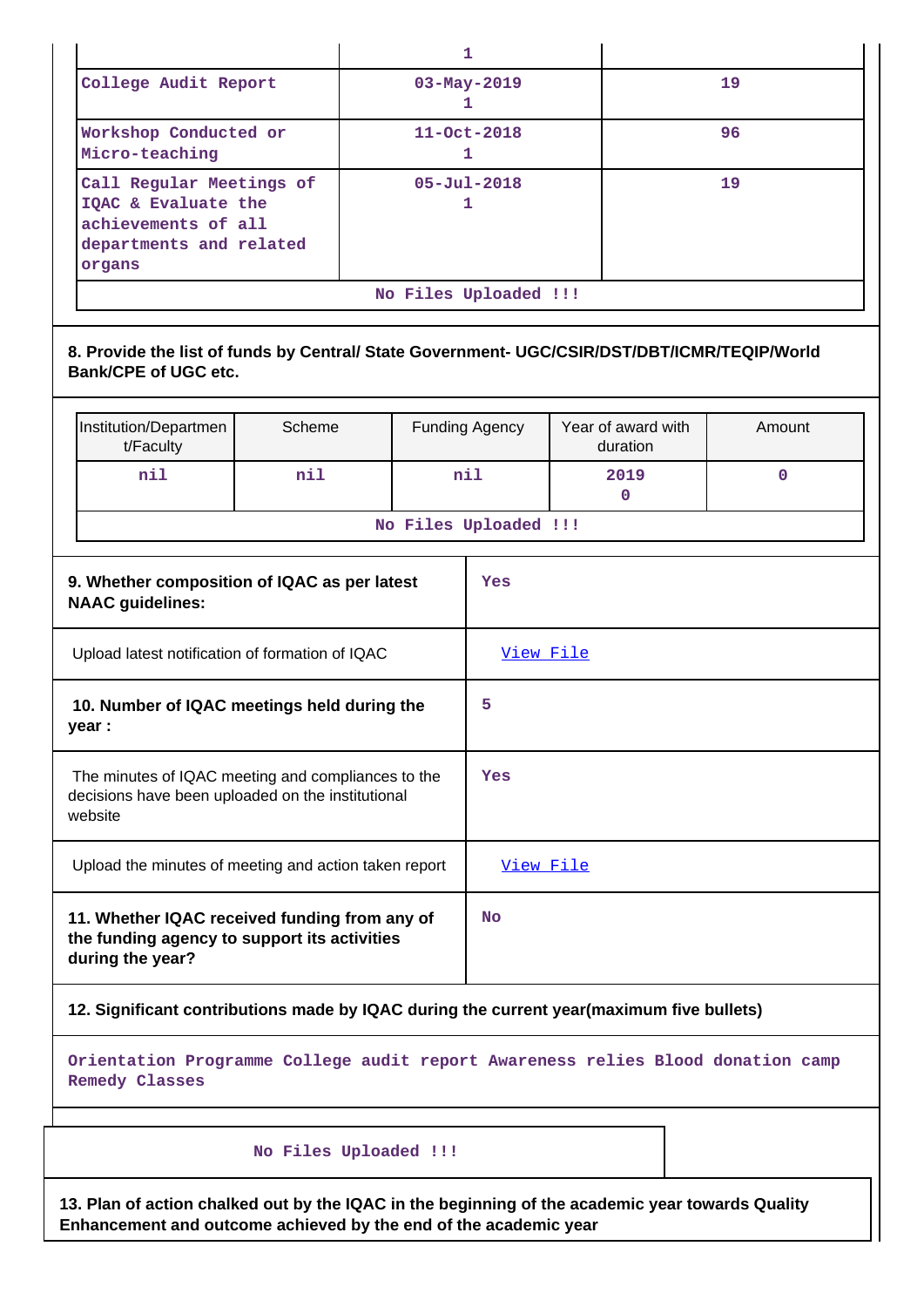| Plan of Action                                                                                                                                                                                                                                                                                                                                                                                                                         | Achivements/Outcomes                                                                              |  |  |  |  |
|----------------------------------------------------------------------------------------------------------------------------------------------------------------------------------------------------------------------------------------------------------------------------------------------------------------------------------------------------------------------------------------------------------------------------------------|---------------------------------------------------------------------------------------------------|--|--|--|--|
| Workshops Organized Tutorial Cultural<br>Classes.                                                                                                                                                                                                                                                                                                                                                                                      | All Faculty members participated taken<br>advantage of classes.                                   |  |  |  |  |
| Conduct workshops for teachers to<br>enable them to use ICT for teaching<br>learning                                                                                                                                                                                                                                                                                                                                                   | All teaching & non teaching staff<br>benefit with this training                                   |  |  |  |  |
|                                                                                                                                                                                                                                                                                                                                                                                                                                        | No Files Uploaded !!!                                                                             |  |  |  |  |
| 14. Whether AQAR was placed before statutory<br>body?                                                                                                                                                                                                                                                                                                                                                                                  | Yes                                                                                               |  |  |  |  |
| Name of Statutory Body                                                                                                                                                                                                                                                                                                                                                                                                                 | <b>Meeting Date</b>                                                                               |  |  |  |  |
| Meeting Committee of college                                                                                                                                                                                                                                                                                                                                                                                                           | $26 - Jan - 2018$                                                                                 |  |  |  |  |
| 15. Whether NAAC/or any other accredited<br>body(s) visited IQAC or interacted with it to<br>assess the functioning?                                                                                                                                                                                                                                                                                                                   | <b>No</b>                                                                                         |  |  |  |  |
| 16. Whether institutional data submitted to<br>AISHE:                                                                                                                                                                                                                                                                                                                                                                                  | Yes                                                                                               |  |  |  |  |
| Year of Submission                                                                                                                                                                                                                                                                                                                                                                                                                     | 2019                                                                                              |  |  |  |  |
| Date of Submission                                                                                                                                                                                                                                                                                                                                                                                                                     | $22 - Dec - 2019$                                                                                 |  |  |  |  |
| 17. Does the Institution have Management<br><b>Information System?</b>                                                                                                                                                                                                                                                                                                                                                                 | Yes                                                                                               |  |  |  |  |
| If yes, give a brief descripiton and a list of modules<br>currently operational (maximum 500 words)                                                                                                                                                                                                                                                                                                                                    | Yes, the college has a management<br>information system.                                          |  |  |  |  |
|                                                                                                                                                                                                                                                                                                                                                                                                                                        | Part B                                                                                            |  |  |  |  |
| <b>CRITERION I - CURRICULAR ASPECTS</b>                                                                                                                                                                                                                                                                                                                                                                                                |                                                                                                   |  |  |  |  |
| 1.1 - Curriculum Planning and Implementation                                                                                                                                                                                                                                                                                                                                                                                           |                                                                                                   |  |  |  |  |
| 1.1.1 – Institution has the mechanism for well planned curriculum delivery and documentation. Explain in 500<br>words                                                                                                                                                                                                                                                                                                                  |                                                                                                   |  |  |  |  |
| As the college follows the syllabus and curriculum of university of Rajasthan<br>there is no scope of curriculum development. However the college has its own<br>academic calendar to run and complete the syllabus. However, teachers take part<br>in meeting of the staff council, teacher council from time to time. Few faculty<br>members also participate in university curriculum development as member of<br>Board of studies. |                                                                                                   |  |  |  |  |
| 1.1.2 - Certificate/ Diploma Courses introduced during the academic year                                                                                                                                                                                                                                                                                                                                                               |                                                                                                   |  |  |  |  |
| Certificate<br><b>Diploma Courses</b><br>Dates of<br>Introduction                                                                                                                                                                                                                                                                                                                                                                      | <b>Skill</b><br><b>Duration</b><br>Focus on employ<br>ability/entreprene<br>Development<br>urship |  |  |  |  |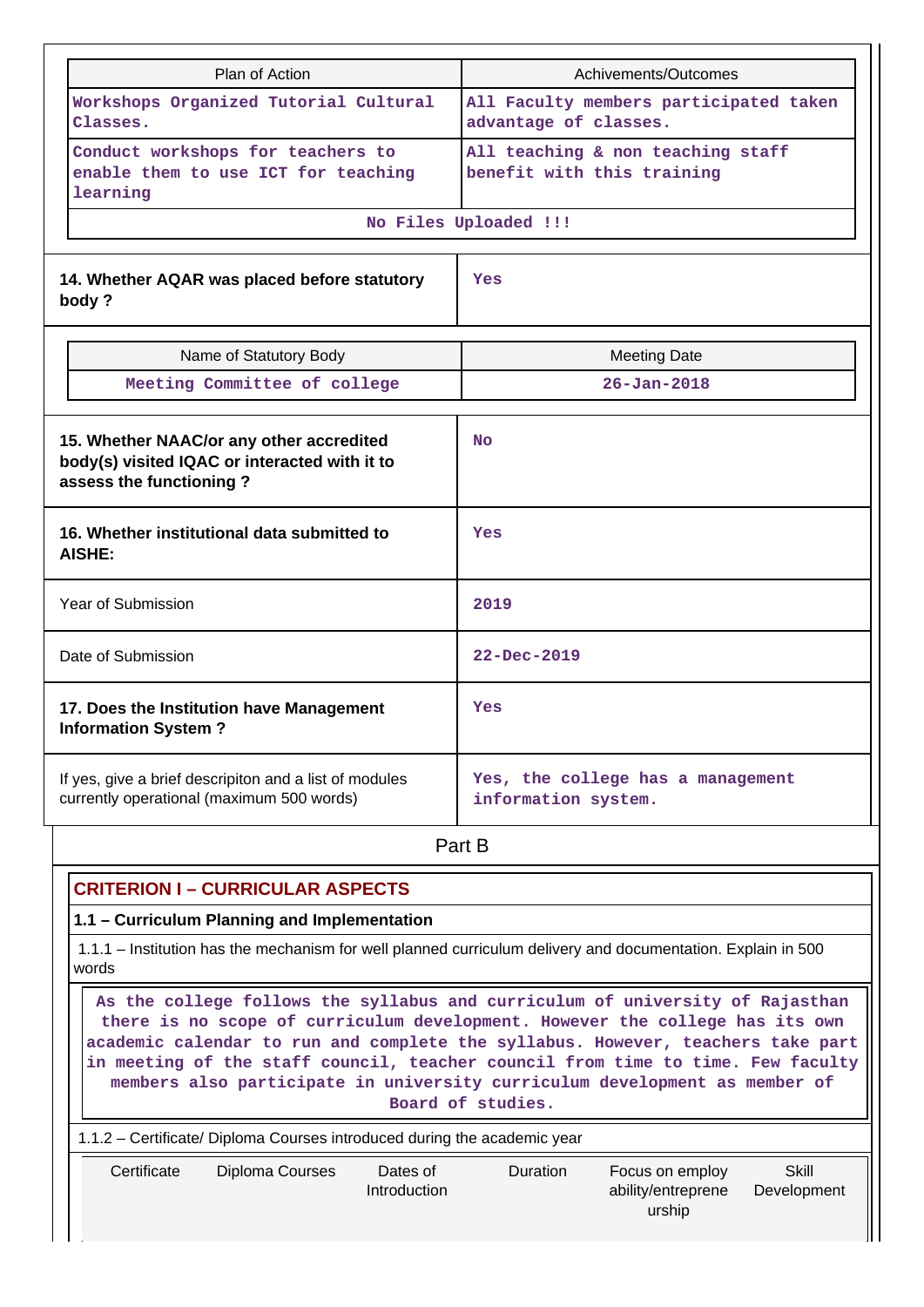| <b>NIL</b>                                                                                                                                                                                                                                                                                                       | <b>NIL</b> | Nil                      | $\mathbf 0$ | 0                                                               | 0 |  |  |
|------------------------------------------------------------------------------------------------------------------------------------------------------------------------------------------------------------------------------------------------------------------------------------------------------------------|------------|--------------------------|-------------|-----------------------------------------------------------------|---|--|--|
| 1.2 - Academic Flexibility                                                                                                                                                                                                                                                                                       |            |                          |             |                                                                 |   |  |  |
| 1.2.1 - New programmes/courses introduced during the academic year                                                                                                                                                                                                                                               |            |                          |             |                                                                 |   |  |  |
| Programme/Course                                                                                                                                                                                                                                                                                                 |            | Programme Specialization |             | Dates of Introduction                                           |   |  |  |
| <b>B.A.BEd</b>                                                                                                                                                                                                                                                                                                   |            | B.A.B.Ed                 |             | 02/05/2017                                                      |   |  |  |
|                                                                                                                                                                                                                                                                                                                  |            | No file uploaded.        |             |                                                                 |   |  |  |
| 1.2.2 - Programmes in which Choice Based Credit System (CBCS)/Elective course system implemented at the<br>affiliated Colleges (if applicable) during the academic year.                                                                                                                                         |            |                          |             |                                                                 |   |  |  |
| Name of programmes adopting<br><b>CBCS</b>                                                                                                                                                                                                                                                                       |            | Programme Specialization |             | Date of implementation of<br><b>CBCS/Elective Course System</b> |   |  |  |
| <b>Nill</b>                                                                                                                                                                                                                                                                                                      |            | $\mathbf 0$              |             | <b>Nill</b>                                                     |   |  |  |
| 1.2.3 - Students enrolled in Certificate/ Diploma Courses introduced during the year                                                                                                                                                                                                                             |            |                          |             |                                                                 |   |  |  |
|                                                                                                                                                                                                                                                                                                                  |            | Certificate              |             | Diploma Course                                                  |   |  |  |
| <b>Number of Students</b>                                                                                                                                                                                                                                                                                        |            | 0                        |             | 0                                                               |   |  |  |
| 1.3 - Curriculum Enrichment                                                                                                                                                                                                                                                                                      |            |                          |             |                                                                 |   |  |  |
| 1.3.1 - Value-added courses imparting transferable and life skills offered during the year                                                                                                                                                                                                                       |            |                          |             |                                                                 |   |  |  |
| <b>Value Added Courses</b>                                                                                                                                                                                                                                                                                       |            | Date of Introduction     |             | Number of Students Enrolled                                     |   |  |  |
| 0                                                                                                                                                                                                                                                                                                                |            | Nill                     |             | 0                                                               |   |  |  |
| No file uploaded.                                                                                                                                                                                                                                                                                                |            |                          |             |                                                                 |   |  |  |
| 1.3.2 - Field Projects / Internships under taken during the year                                                                                                                                                                                                                                                 |            |                          |             |                                                                 |   |  |  |
| Project/Programme Title                                                                                                                                                                                                                                                                                          |            | Programme Specialization |             | No. of students enrolled for Field<br>Projects / Internships    |   |  |  |
| BEd                                                                                                                                                                                                                                                                                                              |            | School Intership         |             | 196                                                             |   |  |  |
|                                                                                                                                                                                                                                                                                                                  |            | View File                |             |                                                                 |   |  |  |
| 1.4 - Feedback System                                                                                                                                                                                                                                                                                            |            |                          |             |                                                                 |   |  |  |
| 1.4.1 - Whether structured feedback received from all the stakeholders.                                                                                                                                                                                                                                          |            |                          |             |                                                                 |   |  |  |
| <b>Students</b>                                                                                                                                                                                                                                                                                                  |            |                          |             | Yes                                                             |   |  |  |
| <b>Teachers</b>                                                                                                                                                                                                                                                                                                  |            |                          |             | Yes                                                             |   |  |  |
| <b>Employers</b>                                                                                                                                                                                                                                                                                                 |            |                          |             | Yes                                                             |   |  |  |
| Alumni                                                                                                                                                                                                                                                                                                           |            |                          |             | Yes                                                             |   |  |  |
| Parents                                                                                                                                                                                                                                                                                                          |            |                          |             | Yes                                                             |   |  |  |
| 1.4.2 – How the feedback obtained is being analyzed and utilized for overall development of the institution?<br>(maximum 500 words)                                                                                                                                                                              |            |                          |             |                                                                 |   |  |  |
| <b>Feedback Obtained</b>                                                                                                                                                                                                                                                                                         |            |                          |             |                                                                 |   |  |  |
| The institution has adopted well oriented mechanism of getting feedback<br>exchange of information with regards to the curricular and co-curricular<br>aspects of the B.Ed. course being run in the institution. Giving their<br>Suggestion through Email. Feedback on curriculum by Employers: Employers of the |            |                          |             |                                                                 |   |  |  |

**institution indirectly participate in the curriculum development by provisional man material resources, moral and financial support to organize extension lectures and to attend workshop and seminars regarding curriculum development. Feedback on curriculum by Teaching Staff: The institution its Internal**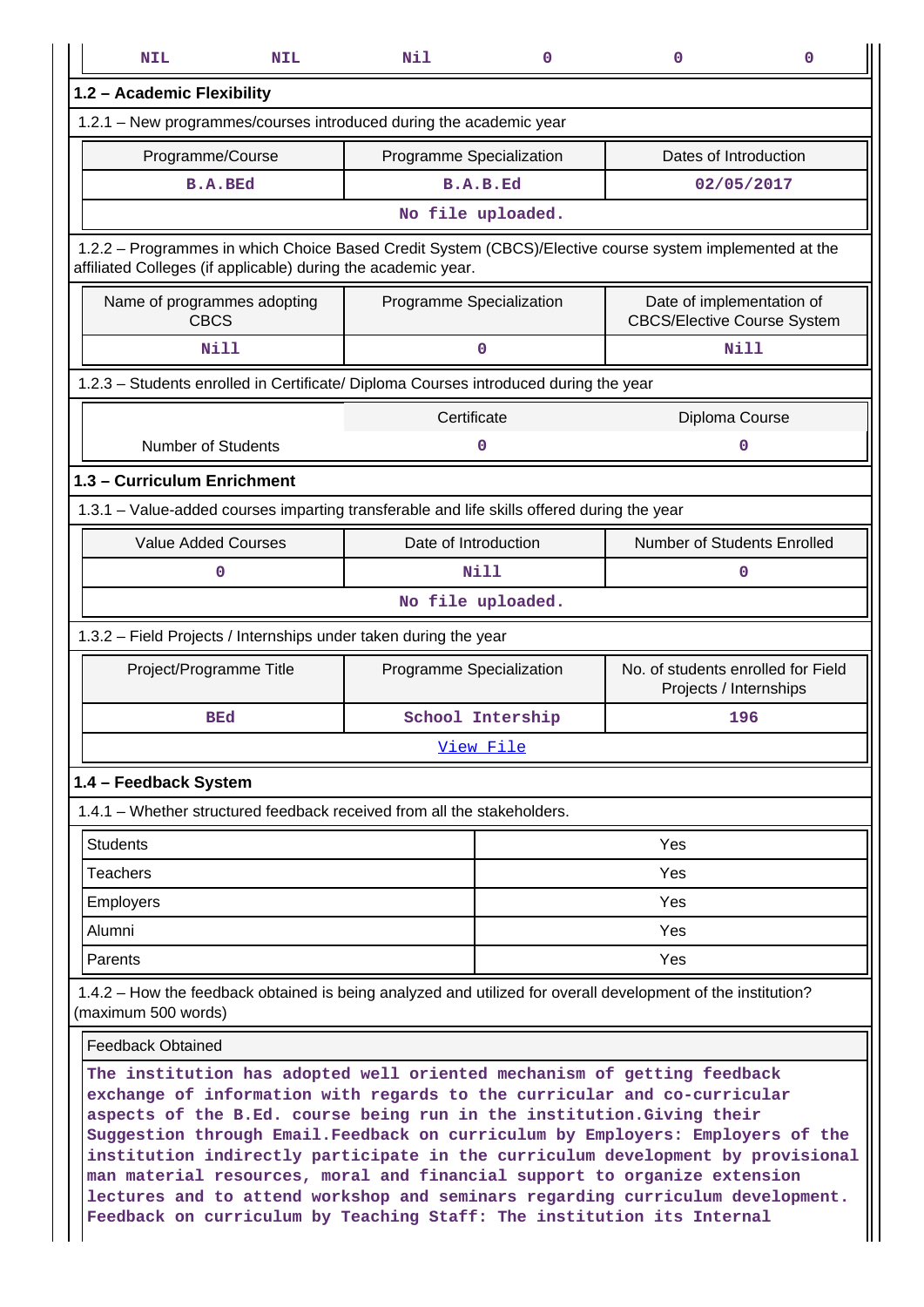**Curriculum Review Reform Committee consisting staff members subject experts. This committee analyses the existing curriculum of the B.Ed. course, finds out the needs difficulties of the student- teachers an provide suggestive measures for the modification in the curriculum. The faculty members meet after every academic activity to review and discuss strengths and weaknesses of the activities. They also provide suggestive measures for improvement in these academic activities. The existing word related to curriculum aspects of the college are discussed in the staff council meeting. Teachers play an active role in the tutorials to solve problems of student-teachers regarding the curriculum. Feedback on curriculum by the Community: ? The institution has established a cordial linkage the community. There are various occasions where the Institution and the community come together. At the time of every meeting formal informal feedback is received from the community regarding the curriculum. Some o activities are: The institution has established extension linkages will Community and local educational institutions i.e. practice teaching school colleges. We also organize various services/activities in the community**

# **CRITERION II – TEACHING- LEARNING AND EVALUATION**

#### **2.1 – Student Enrolment and Profile**

2.1.1 – Demand Ratio during the year

| Name of the<br>Programme                                                                                                                                  | Programme<br>Specialization                                  |                                                                                                                                                                                                                                                                      | Number of seats<br>available                   |                                        |                                                             | Number of<br>Application received |     | <b>Students Enrolled</b>           |
|-----------------------------------------------------------------------------------------------------------------------------------------------------------|--------------------------------------------------------------|----------------------------------------------------------------------------------------------------------------------------------------------------------------------------------------------------------------------------------------------------------------------|------------------------------------------------|----------------------------------------|-------------------------------------------------------------|-----------------------------------|-----|------------------------------------|
| <b>BEd</b>                                                                                                                                                | B.Ed                                                         |                                                                                                                                                                                                                                                                      | 100                                            |                                        | 100                                                         |                                   | 100 |                                    |
| View File                                                                                                                                                 |                                                              |                                                                                                                                                                                                                                                                      |                                                |                                        |                                                             |                                   |     |                                    |
| 2.2 - Catering to Student Diversity                                                                                                                       |                                                              |                                                                                                                                                                                                                                                                      |                                                |                                        |                                                             |                                   |     |                                    |
| 2.2.1 - Student - Full time teacher ratio (current year data)                                                                                             |                                                              |                                                                                                                                                                                                                                                                      |                                                |                                        |                                                             |                                   |     |                                    |
| Year                                                                                                                                                      | Number of<br>students enrolled<br>in the institution<br>(UG) | Number of<br>Number of<br>Number of<br>students enrolled<br>fulltime teachers<br>fulltime teachers<br>in the institution<br>available in the<br>available in the<br>(PG)<br>institution<br>institution<br>teaching only UG<br>teaching only PG<br>courses<br>courses |                                                |                                        | Number of<br>teachers<br>teaching both UG<br>and PG courses |                                   |     |                                    |
| 2018                                                                                                                                                      | 100                                                          |                                                                                                                                                                                                                                                                      | $\mathbf 0$                                    | 16                                     |                                                             | $\mathbf 0$                       |     | 16                                 |
| 2.3 - Teaching - Learning Process                                                                                                                         |                                                              |                                                                                                                                                                                                                                                                      |                                                |                                        |                                                             |                                   |     |                                    |
| 2.3.1 – Percentage of teachers using ICT for effective teaching with Learning Management Systems (LMS), E-<br>learning resources etc. (current year data) |                                                              |                                                                                                                                                                                                                                                                      |                                                |                                        |                                                             |                                   |     |                                    |
| Number of<br><b>Teachers on Roll</b>                                                                                                                      | Number of<br>teachers using<br>ICT (LMS, e-<br>Resources)    |                                                                                                                                                                                                                                                                      | <b>ICT Tools and</b><br>resources<br>available | Number of ICT<br>enabled<br>Classrooms |                                                             | Numberof smart<br>classrooms      |     | E-resources and<br>techniques used |
| 0                                                                                                                                                         | 0                                                            |                                                                                                                                                                                                                                                                      | 0                                              | 0                                      |                                                             | $\mathbf 0$                       |     | 0                                  |

**No file uploaded.**

#### **No file uploaded.**

2.3.2 – Students mentoring system available in the institution? Give details. (maximum 500 words)

 The role of teacher educator and Pupil teacher has been redefined us to the global trends and needs of the schools children. Through a balanced blending of traditional methodology with ICT and technology, we prepare the student – teachers to become independent, creative and confident eno face the world. The institution and faculty members are prompt in guiding the student –teachers to i the technology like OHP, LCD Projector, Slide Projector, Internet, Computers, Radio, T.V Other audio aids with face to face sessions to present the content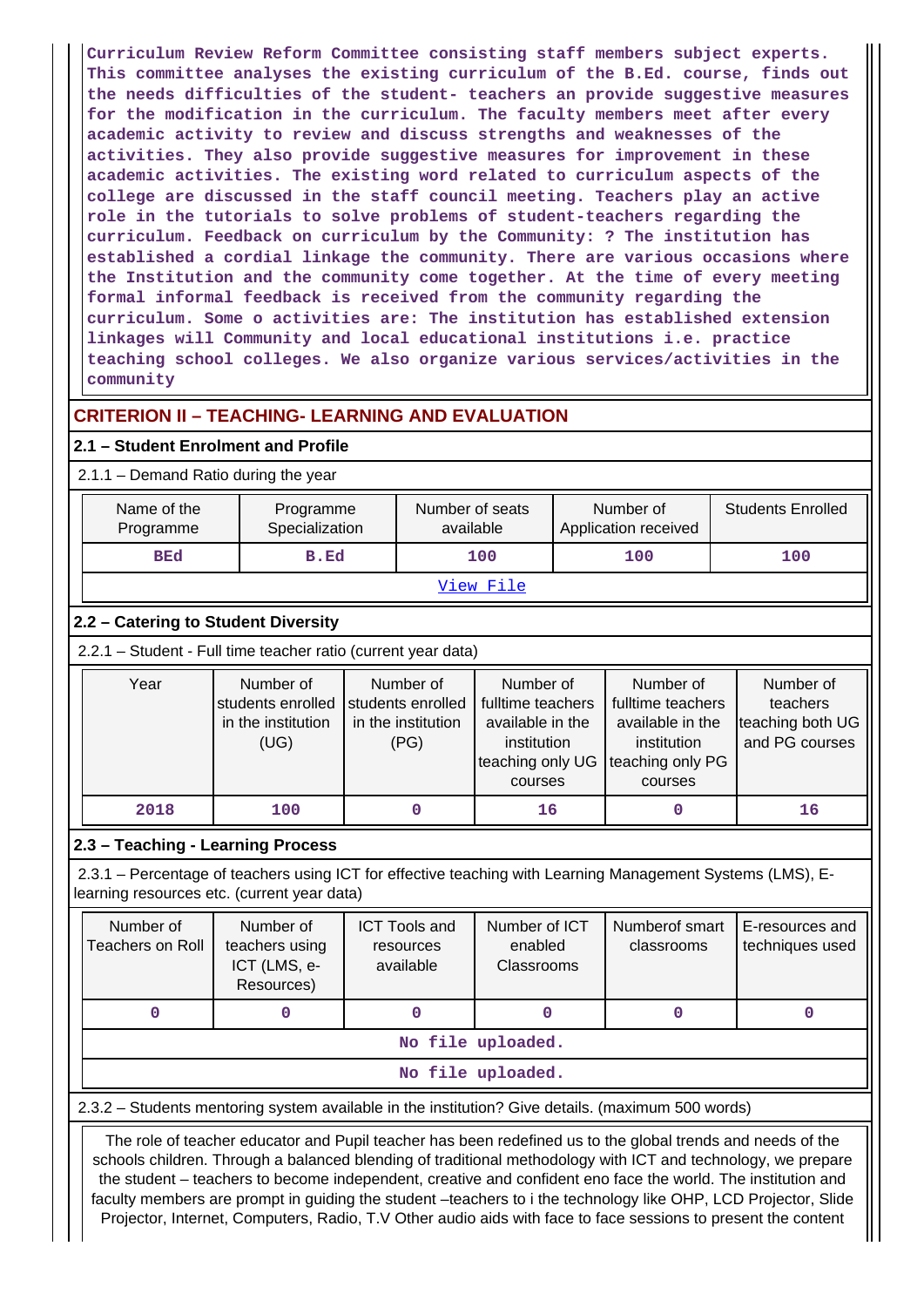effectively. Teacher educator demonstrate justifies the judicious use of appropriate methodology in handling and mastery learning in ICT use faculty members are the 'Model user of ICT'. They make good use of power point presentations and based instructional resources for instructions, orientation for conducting different curricular and curricular activities. The student teacher imitates and learns different skills during their work education classes especially during Chalk Board Writing, Handling of equipments preparing teaching aids. In the "Smart Class Concept", Institution has introduced the ICT in education theory and practice as well. the practice sessions has been enriched with Information Technology experience and exercises for B. Ed. teacher in the Government private Middle, Secondary and Sr. Secondary Schools of Chomu. They has exposure to Gyandarshan Ghyanwani programmers'and they teach their classes with these means. B.Ed. ICT, the emerging need is value enriched teacher. The institution has a value oriented system of work initiate the session with Ha wan. Morning assembly is organized by student teacher of respective "sed every day. The captions, thought of the day, prayer and role models, code of conduct of teacher exemplary for student teachers. They discuss and share their views on various religious, spiritual ideals. The Director, Principal and all faculty members are leading examples. They review the code regularly to maintain values in the behavior of the student teacher. Various co-curricular activities spontaneously encourage the student teachers to learn in team work and integration. The person development and communication skills are also in demand globally. So, the institution provides the to the student teacher through its cultural, sports and literary activities to acquire these skills and their personality.

| Number of students enrolled in the<br>institution | Number of fulltime teachers | Mentor: Mentee Ratio |
|---------------------------------------------------|-----------------------------|----------------------|
| 196                                               | 16                          | 1:12                 |

# **2.4 – Teacher Profile and Quality**

2.4.1 – Number of full time teachers appointed during the year

| No. of sanctioned<br>positions | No. of filled positions | Vacant positions | Positions filled during<br>the current year | No. of faculty with<br>Ph.D |
|--------------------------------|-------------------------|------------------|---------------------------------------------|-----------------------------|
| 16                             |                         |                  | TР.                                         |                             |

 2.4.2 – Honours and recognition received by teachers (received awards, recognition, fellowships at State, National, International level from Government, recognised bodies during the year )

| Year of Award           | Name of full time teachers<br>receiving awards from<br>state level, national level,<br>international level | Designation | Name of the award,<br>fellowship, received from<br>Government or recognized<br>bodies |  |  |  |  |  |  |
|-------------------------|------------------------------------------------------------------------------------------------------------|-------------|---------------------------------------------------------------------------------------|--|--|--|--|--|--|
| 2018                    | Dr. KIRAN SHARMA                                                                                           | Principal   | <b>SHIKSHAK</b><br><b>PRASHIKSHAN</b><br><b>MAHAVIDYALAYA</b><br>RAJGARH, ALWAR       |  |  |  |  |  |  |
| 2018                    | Mrs. MANJU SAINI                                                                                           | Lecturer    | <b>BIYANI GIRLS</b><br><b>COLLEGE JAIPUR</b>                                          |  |  |  |  |  |  |
| ata 1410 a confidential |                                                                                                            |             |                                                                                       |  |  |  |  |  |  |

**No file uploaded.**

## **2.5 – Evaluation Process and Reforms**

 2.5.1 – Number of days from the date of semester-end/ year- end examination till the declaration of results during the year

| Programme Name    | Programme Code | Semester/year | semester-end/year-<br>end examination | Last date of the last  Date of declaration of  <br>results of semester-<br>end/year-end<br>examination |  |  |
|-------------------|----------------|---------------|---------------------------------------|--------------------------------------------------------------------------------------------------------|--|--|
| <b>BEd</b>        | B.Ed           | 2019          | 30/07/2019                            | 22/08/2019                                                                                             |  |  |
| No file uploaded. |                |               |                                       |                                                                                                        |  |  |

2.5.2 – Reforms initiated on Continuous Internal Evaluation(CIE) system at the institutional level (250 words)

**At the beginning of the academic year Principal's address is arranged to**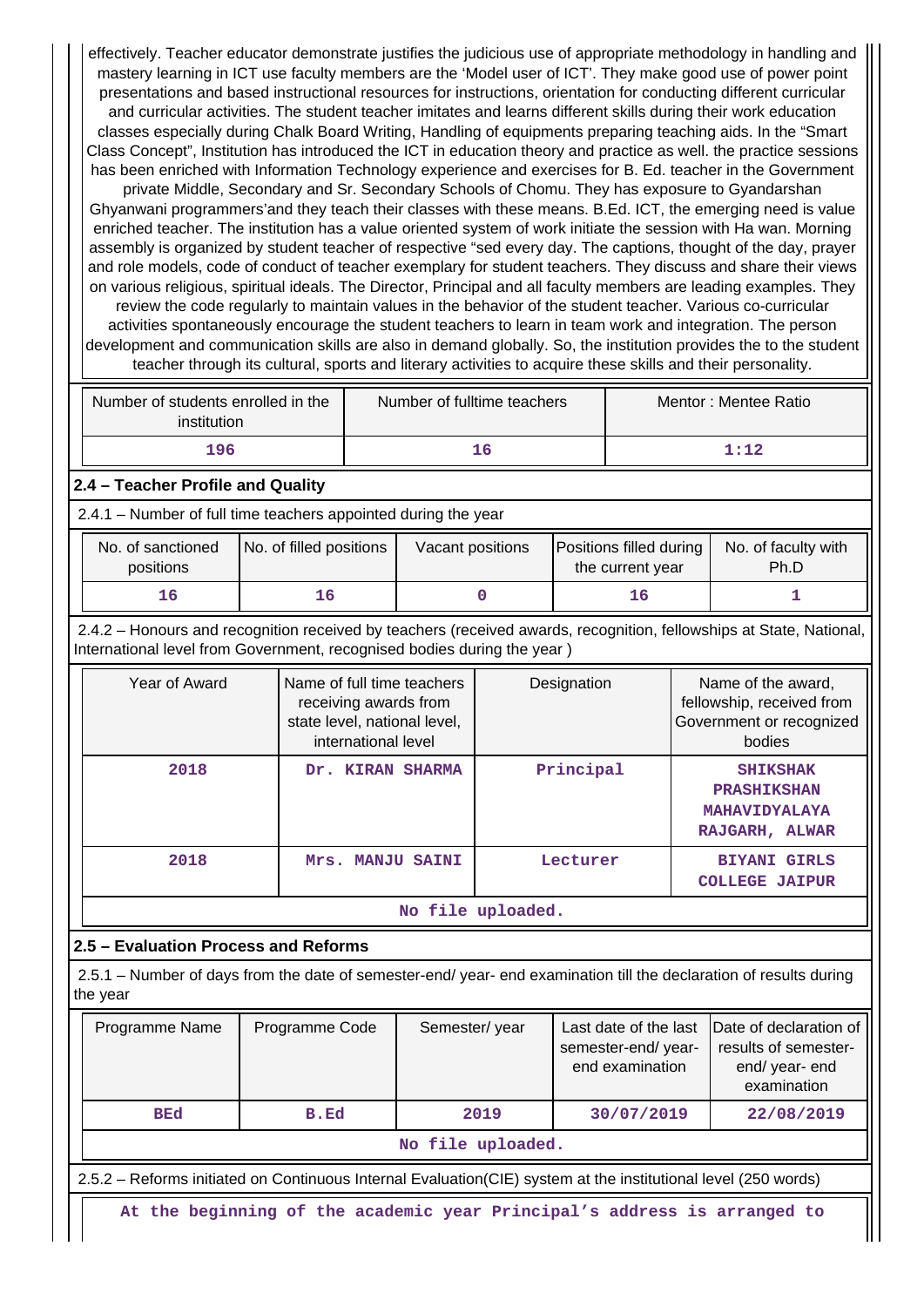**general instructions and academic plan of the college to the students . of evaluation, code of conduct are communicated to the students. The prospectus gives all the necessary information .Periodic tests, pre-annaual examination are conducted for B. Ed . course. Students also prepare chart modal etc. Final examination is conducted by the University. Performance students in cocurricular and extracurricular activities is also asses The assessment and evaluation outcome in house examinations, unit test internal assessment are communicated in personal and remedial session organized to remove the weakness and failures in conceded subject. teaching methodology and other class room activities are modified according**

 2.5.3 – Academic calendar prepared and adhered for conduct of Examination and other related matters (250 words)

**Yes, we have prepared academic calendar and internal exams conduct**

## **2.6 – Student Performance and Learning Outcomes**

 2.6.1 – Program outcomes, program specific outcomes and course outcomes for all programs offered by the institution are stated and displayed in website of the institution (to provide the weblink)

#### <http://mjfspm.org/pdf/syllabus.pdf>

2.6.2 – Pass percentage of students

| Programme<br>Code | Programme<br>Name | Programme<br>Specialization | Number of<br>students<br>appeared in the<br>final year<br>examination | Number of<br>students passed<br>in final year<br>examination | Pass Percentage |
|-------------------|-------------------|-----------------------------|-----------------------------------------------------------------------|--------------------------------------------------------------|-----------------|
| B.Ed              | <b>BEd</b>        | B.Ed.                       | 192                                                                   | 192                                                          | 100             |
|                   |                   | - - -<br>--                 |                                                                       |                                                              |                 |

**No file uploaded.**

# **2.7 – Student Satisfaction Survey**

 2.7.1 – Student Satisfaction Survey (SSS) on overall institutional performance (Institution may design the questionnaire) (results and details be provided as weblink)

<https://mjfspm.org/pdf/Student%20Satisfaction%20Survey%202018-19.pdf>

# **CRITERION III – RESEARCH, INNOVATIONS AND EXTENSION**

## **3.1 – Resource Mobilization for Research**

3.1.1 – Research funds sanctioned and received from various agencies, industry and other organisations

| Nature of the Project  | <b>Duration</b> | Name of the funding<br>agency                                                                          | Total grant<br>sanctioned | Amount received<br>during the year |  |
|------------------------|-----------------|--------------------------------------------------------------------------------------------------------|---------------------------|------------------------------------|--|
| Any Other<br>(Specify) | 365             | <b>MAHATMA</b><br><b>JYOTIBA FULE</b><br><b>SHIKSHAK</b><br><b>PRASHIKSHAN</b><br><b>MAHAVIDYALAYA</b> | 48500                     | 48500                              |  |
| No file uploaded.      |                 |                                                                                                        |                           |                                    |  |

# **3.2 – Innovation Ecosystem**

 3.2.1 – Workshops/Seminars Conducted on Intellectual Property Rights (IPR) and Industry-Academia Innovative practices during the year

| Title of workshop/seminar | Name of the Dept.                            | Date       |
|---------------------------|----------------------------------------------|------------|
| Micro Teaching            | MAHATMA JYOTIBA FULE<br>SHIKSHAK PRASHIKSHAN | 11/10/2018 |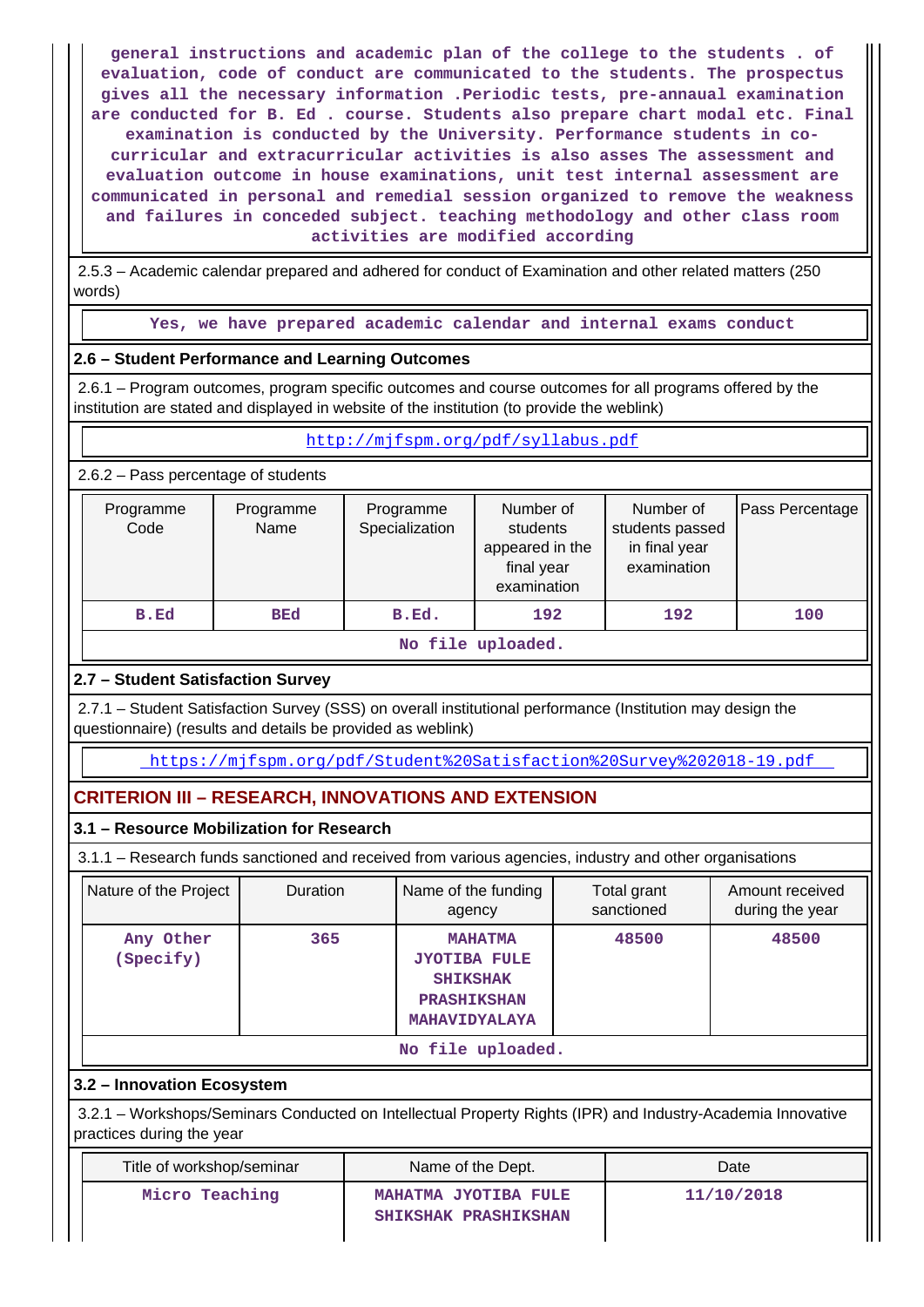|                                                                                                                                                                       |                   |                 |                  | <b>MAHAVIDYALAYA</b>                                                               |                       |                         |                         |                                                                    |                                   |                                                      |
|-----------------------------------------------------------------------------------------------------------------------------------------------------------------------|-------------------|-----------------|------------------|------------------------------------------------------------------------------------|-----------------------|-------------------------|-------------------------|--------------------------------------------------------------------|-----------------------------------|------------------------------------------------------|
| <b>Teaching Aids</b>                                                                                                                                                  |                   |                 |                  | <b>MAHATMA JYOTIBA FULE</b><br><b>SHIKSHAK PRASHIKSHAN</b><br><b>MAHAVIDYALAYA</b> |                       |                         | 26/10/2018              |                                                                    |                                   |                                                      |
| 3.2.2 - Awards for Innovation won by Institution/Teachers/Research scholars/Students during the year                                                                  |                   |                 |                  |                                                                                    |                       |                         |                         |                                                                    |                                   |                                                      |
| Title of the innovation                                                                                                                                               |                   | Name of Awardee |                  |                                                                                    | Awarding Agency       |                         | Date of award           |                                                                    | Category                          |                                                      |
| 0 <sub>0</sub>                                                                                                                                                        |                   | 0 <sub>0</sub>  |                  |                                                                                    | 0 <sub>0</sub>        |                         | <b>Nill</b>             |                                                                    | 00                                |                                                      |
|                                                                                                                                                                       | No file uploaded. |                 |                  |                                                                                    |                       |                         |                         |                                                                    |                                   |                                                      |
| 3.2.3 – No. of Incubation centre created, start-ups incubated on campus during the year                                                                               |                   |                 |                  |                                                                                    |                       |                         |                         |                                                                    |                                   |                                                      |
| Incubation<br>Center                                                                                                                                                  | Name              |                 | Sponsered By     |                                                                                    |                       | Name of the<br>Start-up |                         | Nature of Start-<br>up                                             | Date of<br>Commencement           |                                                      |
| 0 <sub>0</sub>                                                                                                                                                        | 0 <sub>0</sub>    |                 | 0 <sup>0</sup>   |                                                                                    |                       | 0 <sup>0</sup>          |                         | 0 <sub>0</sub>                                                     |                                   | Nill                                                 |
|                                                                                                                                                                       |                   |                 |                  | No file uploaded.                                                                  |                       |                         |                         |                                                                    |                                   |                                                      |
| 3.3 - Research Publications and Awards                                                                                                                                |                   |                 |                  |                                                                                    |                       |                         |                         |                                                                    |                                   |                                                      |
| 3.3.1 - Incentive to the teachers who receive recognition/awards                                                                                                      |                   |                 |                  |                                                                                    |                       |                         |                         |                                                                    |                                   |                                                      |
|                                                                                                                                                                       | <b>State</b>      |                 |                  | National                                                                           |                       |                         |                         | International                                                      |                                   |                                                      |
|                                                                                                                                                                       | 0 <sub>0</sub>    |                 |                  | 0 <sub>0</sub>                                                                     |                       |                         |                         | 00                                                                 |                                   |                                                      |
| 3.3.2 - Ph. Ds awarded during the year (applicable for PG College, Research Center)                                                                                   |                   |                 |                  |                                                                                    |                       |                         |                         |                                                                    |                                   |                                                      |
| Name of the Department                                                                                                                                                |                   |                 |                  |                                                                                    |                       |                         | Number of PhD's Awarded |                                                                    |                                   |                                                      |
|                                                                                                                                                                       | 00                |                 |                  |                                                                                    |                       |                         |                         | 0                                                                  |                                   |                                                      |
| 3.3.3 - Research Publications in the Journals notified on UGC website during the year                                                                                 |                   |                 |                  |                                                                                    |                       |                         |                         |                                                                    |                                   |                                                      |
| <b>Type</b>                                                                                                                                                           |                   |                 | Department       |                                                                                    | Number of Publication |                         |                         |                                                                    | Average Impact Factor (if<br>any) |                                                      |
| Nill                                                                                                                                                                  |                   |                 | 0 <sub>0</sub>   |                                                                                    | $\mathbf 0$           |                         |                         |                                                                    | 0000                              |                                                      |
|                                                                                                                                                                       |                   |                 |                  | No file uploaded.                                                                  |                       |                         |                         |                                                                    |                                   |                                                      |
| 3.3.4 - Books and Chapters in edited Volumes / Books published, and papers in National/International Conference<br>Proceedings per Teacher during the year            |                   |                 |                  |                                                                                    |                       |                         |                         |                                                                    |                                   |                                                      |
|                                                                                                                                                                       | Department        |                 |                  |                                                                                    |                       |                         |                         | Number of Publication                                              |                                   |                                                      |
|                                                                                                                                                                       | 00                |                 |                  |                                                                                    |                       |                         |                         | 0                                                                  |                                   |                                                      |
|                                                                                                                                                                       |                   |                 |                  | No file uploaded.                                                                  |                       |                         |                         |                                                                    |                                   |                                                      |
| 3.3.5 – Bibliometrics of the publications during the last Academic year based on average citation index in Scopus/<br>Web of Science or PubMed/ Indian Citation Index |                   |                 |                  |                                                                                    |                       |                         |                         |                                                                    |                                   |                                                      |
| Title of the<br>Paper                                                                                                                                                 | Name of<br>Author |                 | Title of journal | Year of<br>publication                                                             |                       | <b>Citation Index</b>   |                         | Institutional<br>affiliation as<br>mentioned in<br>the publication |                                   | Number of<br>citations<br>excluding self<br>citation |
| 0 <sub>0</sub>                                                                                                                                                        | 00                |                 | 00               |                                                                                    | Nill                  | $\mathbf 0$             |                         | 00                                                                 |                                   | 0                                                    |
|                                                                                                                                                                       |                   |                 |                  | No file uploaded.                                                                  |                       |                         |                         |                                                                    |                                   |                                                      |
| 3.3.6 - h-Index of the Institutional Publications during the year. (based on Scopus/ Web of science)                                                                  |                   |                 |                  |                                                                                    |                       |                         |                         |                                                                    |                                   |                                                      |
| Title of the<br>Paper                                                                                                                                                 | Name of<br>Author |                 | Title of journal | Year of<br>publication                                                             |                       | h-index                 |                         | Number of<br>citations<br>excluding self                           |                                   | Institutional<br>affiliation as<br>mentioned in      |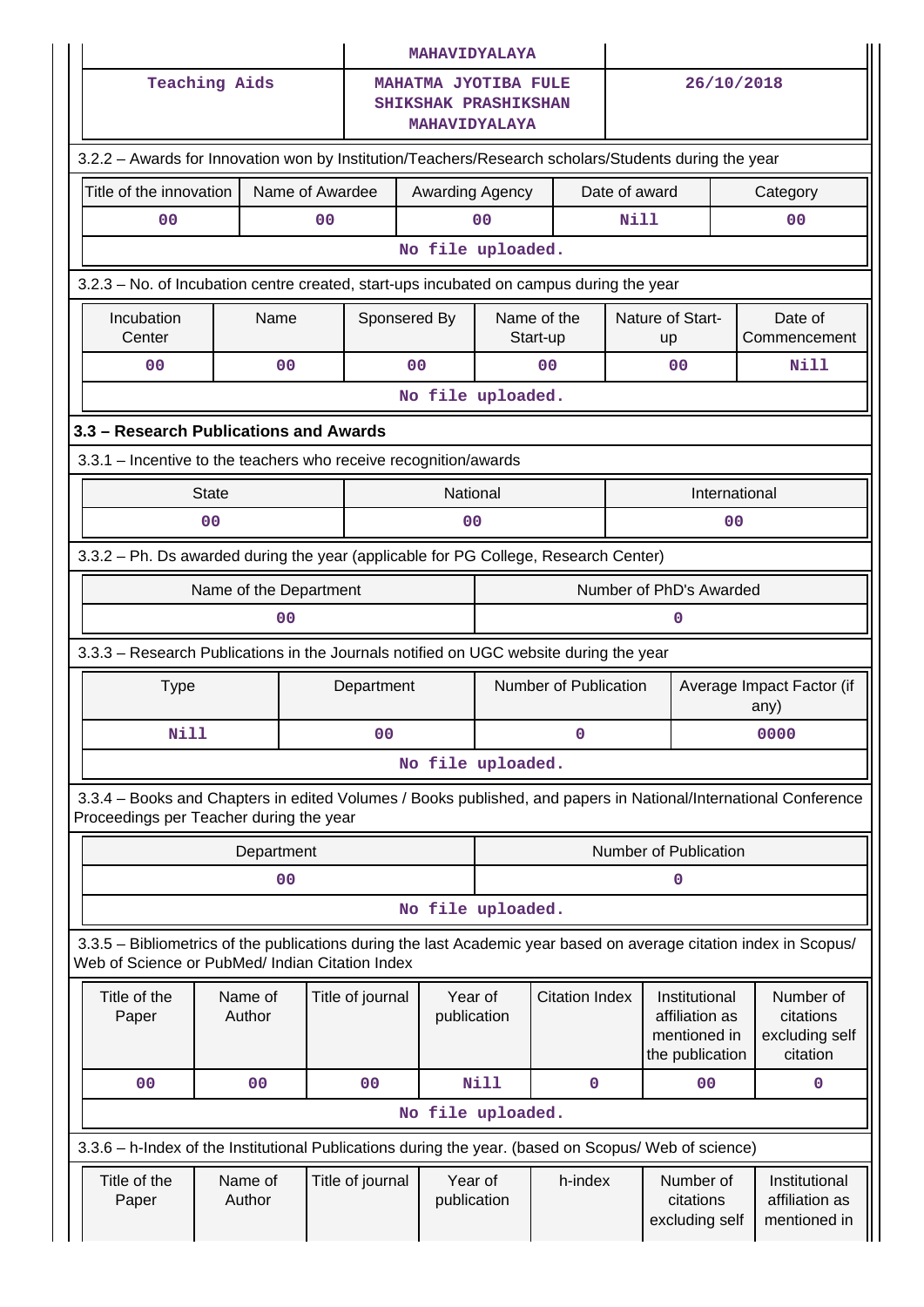|                                                                                                                                                                                                                    |                                       |                   |                                                    |                                           |                                                  |                                                          | citation                               |    | the publication                                          |
|--------------------------------------------------------------------------------------------------------------------------------------------------------------------------------------------------------------------|---------------------------------------|-------------------|----------------------------------------------------|-------------------------------------------|--------------------------------------------------|----------------------------------------------------------|----------------------------------------|----|----------------------------------------------------------|
| 0 <sub>0</sub>                                                                                                                                                                                                     |                                       | 0 <sub>0</sub>    | 0 <sub>0</sub>                                     |                                           | Nill                                             | $\mathbf 0$                                              | 0                                      |    | 0 <sup>0</sup>                                           |
|                                                                                                                                                                                                                    |                                       |                   |                                                    | No file uploaded.                         |                                                  |                                                          |                                        |    |                                                          |
| 3.3.7 - Faculty participation in Seminars/Conferences and Symposia during the year:                                                                                                                                |                                       |                   |                                                    |                                           |                                                  |                                                          |                                        |    |                                                          |
| Number of Faculty                                                                                                                                                                                                  |                                       |                   | International                                      | National                                  |                                                  | <b>State</b>                                             |                                        |    | Local                                                    |
| Nill                                                                                                                                                                                                               |                                       |                   | $\mathbf 0$                                        |                                           | 0                                                | $\mathbf 0$                                              |                                        |    | $\mathbf 0$                                              |
| No file uploaded.                                                                                                                                                                                                  |                                       |                   |                                                    |                                           |                                                  |                                                          |                                        |    |                                                          |
| 3.4 - Extension Activities                                                                                                                                                                                         |                                       |                   |                                                    |                                           |                                                  |                                                          |                                        |    |                                                          |
| 3.4.1 – Number of extension and outreach programmes conducted in collaboration with industry, community and<br>Non- Government Organisations through NSS/NCC/Red cross/Youth Red Cross (YRC) etc., during the year |                                       |                   |                                                    |                                           |                                                  |                                                          |                                        |    |                                                          |
| Title of the activities                                                                                                                                                                                            |                                       |                   | Organising unit/agency/<br>collaborating agency    |                                           |                                                  | Number of teachers<br>participated in such<br>activities |                                        |    | Number of students<br>participated in such<br>activities |
| nil                                                                                                                                                                                                                |                                       |                   | nil                                                |                                           |                                                  | $\mathbf 0$                                              |                                        |    | $\mathbf{0}$                                             |
|                                                                                                                                                                                                                    |                                       |                   |                                                    | No file uploaded.                         |                                                  |                                                          |                                        |    |                                                          |
| 3.4.2 - Awards and recognition received for extension activities from Government and other recognized bodies<br>during the year                                                                                    |                                       |                   |                                                    |                                           |                                                  |                                                          |                                        |    |                                                          |
| Name of the activity                                                                                                                                                                                               |                                       | Award/Recognition | <b>Awarding Bodies</b>                             |                                           |                                                  |                                                          | Number of students<br><b>Benefited</b> |    |                                                          |
|                                                                                                                                                                                                                    | <b>BLOOD DONATION</b><br><b>AWARD</b> |                   |                                                    | <b>MAHATMA JYOTIBA</b><br>WELFARE SOCIETY |                                                  | 55                                                       |                                        |    |                                                          |
| <b>GIRL CHILD</b><br><b>EDUCATION AWARENESS</b>                                                                                                                                                                    |                                       |                   | <b>AWARD</b>                                       |                                           | <b>MAHATMA JYOTIBA</b><br><b>WELFARE SOCIETY</b> |                                                          |                                        | 19 |                                                          |
| <b>AIDS AWARENESS</b>                                                                                                                                                                                              |                                       |                   | <b>AWARD</b>                                       |                                           | <b>MJF VIDYAPEETH</b><br><b>SAMITI</b>           |                                                          | 3                                      |    |                                                          |
|                                                                                                                                                                                                                    |                                       |                   |                                                    | No file uploaded.                         |                                                  |                                                          |                                        |    |                                                          |
| 3.4.3 - Students participating in extension activities with Government Organisations, Non-Government<br>Organisations and programmes such as Swachh Bharat, Aids Awareness, Gender Issue, etc. during the year     |                                       |                   |                                                    |                                           |                                                  |                                                          |                                        |    |                                                          |
| Name of the scheme                                                                                                                                                                                                 |                                       |                   | Organising unit/Agen<br>cy/collaborating<br>agency | Name of the activity                      |                                                  | Number of teachers<br>participated in such<br>activites  |                                        |    | Number of students<br>participated in such<br>activites  |
| <b>SWACHCHH</b><br><b>BHARAT</b>                                                                                                                                                                                   |                                       |                   | STATE GOVT.                                        | <b>AWARENESS</b>                          | <b>SOCIAL</b>                                    | 16                                                       |                                        |    | 139                                                      |
| <b>AIDS</b><br><b>AWARENESS</b>                                                                                                                                                                                    |                                       |                   | <b>SOCIETY</b>                                     | <b>AWARENESS</b>                          | <b>SOCIAL</b>                                    | 16                                                       |                                        |    | 162                                                      |
|                                                                                                                                                                                                                    |                                       |                   |                                                    | No file uploaded.                         |                                                  |                                                          |                                        |    |                                                          |
| 3.5 - Collaborations                                                                                                                                                                                               |                                       |                   |                                                    |                                           |                                                  |                                                          |                                        |    |                                                          |
| 3.5.1 – Number of Collaborative activities for research, faculty exchange, student exchange during the year                                                                                                        |                                       |                   |                                                    |                                           |                                                  |                                                          |                                        |    |                                                          |
| Nature of activity                                                                                                                                                                                                 |                                       |                   | Participant                                        |                                           |                                                  | Source of financial support                              |                                        |    | Duration                                                 |
| 00                                                                                                                                                                                                                 |                                       |                   | 0 <sub>0</sub>                                     |                                           |                                                  | 0 <sub>0</sub>                                           |                                        |    | 0 <sub>0</sub>                                           |
|                                                                                                                                                                                                                    |                                       |                   |                                                    | No file uploaded.                         |                                                  |                                                          |                                        |    |                                                          |
| 3.5.2 - Linkages with institutions/industries for internship, on-the- job training, project work, sharing of research<br>facilities etc. during the year                                                           |                                       |                   |                                                    |                                           |                                                  |                                                          |                                        |    |                                                          |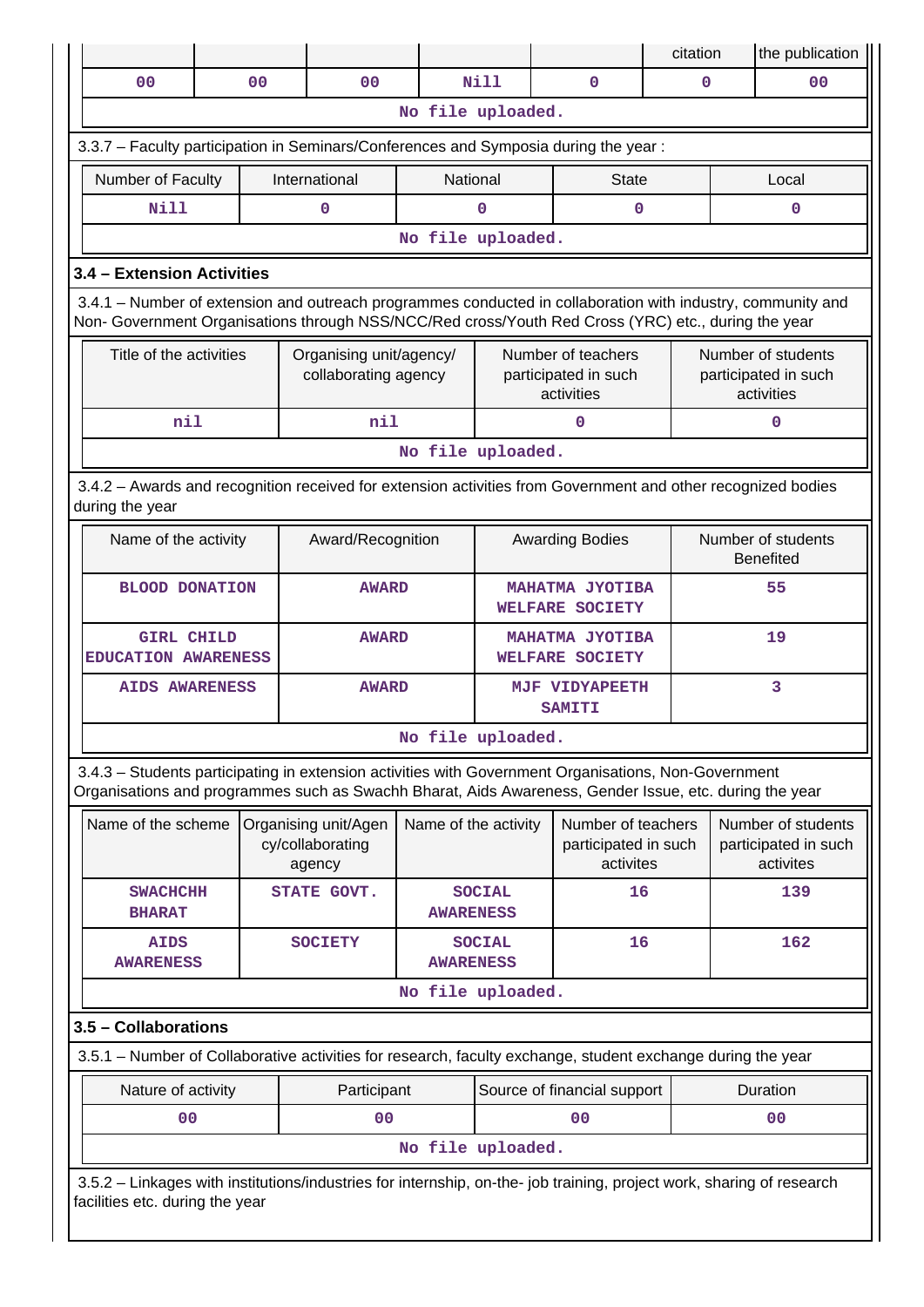| Nature of linkage                                                            | Title of the<br>linkage                                     |               | Name of the<br>partnering<br>institution/<br>industry<br>/research lab<br>with contact<br>details |                                                | <b>Duration From</b>                                                                                                   | <b>Duration To</b> |                                | Participant                                               |
|------------------------------------------------------------------------------|-------------------------------------------------------------|---------------|---------------------------------------------------------------------------------------------------|------------------------------------------------|------------------------------------------------------------------------------------------------------------------------|--------------------|--------------------------------|-----------------------------------------------------------|
| Practice<br>Teaching                                                         | <b>Teachers</b>                                             | Upcominge     | Govt<br>School of<br>Rajasthan                                                                    |                                                | 09/08/2018                                                                                                             |                    | 18/01/2019                     | 196                                                       |
|                                                                              |                                                             |               |                                                                                                   |                                                | No file uploaded.                                                                                                      |                    |                                |                                                           |
| houses etc. during the year                                                  |                                                             |               |                                                                                                   |                                                | 3.5.3 - MoUs signed with institutions of national, international importance, other universities, industries, corporate |                    |                                |                                                           |
| Organisation                                                                 |                                                             |               | Date of MoU signed                                                                                |                                                | Purpose/Activities                                                                                                     |                    |                                | Number of<br>students/teachers<br>participated under MoUs |
| 00                                                                           |                                                             |               | <b>Nill</b>                                                                                       |                                                | 00                                                                                                                     |                    |                                | 0                                                         |
|                                                                              |                                                             |               |                                                                                                   |                                                | No file uploaded.                                                                                                      |                    |                                |                                                           |
|                                                                              | <b>CRITERION IV - INFRASTRUCTURE AND LEARNING RESOURCES</b> |               |                                                                                                   |                                                |                                                                                                                        |                    |                                |                                                           |
| 4.1 - Physical Facilities                                                    |                                                             |               |                                                                                                   |                                                |                                                                                                                        |                    |                                |                                                           |
|                                                                              |                                                             |               |                                                                                                   |                                                | 4.1.1 - Budget allocation, excluding salary for infrastructure augmentation during the year                            |                    |                                |                                                           |
|                                                                              | Budget allocated for infrastructure augmentation            |               |                                                                                                   | Budget utilized for infrastructure development |                                                                                                                        |                    |                                |                                                           |
|                                                                              |                                                             | 36350         |                                                                                                   |                                                |                                                                                                                        |                    | 36350                          |                                                           |
| 4.1.2 - Details of augmentation in infrastructure facilities during the year |                                                             |               |                                                                                                   |                                                |                                                                                                                        |                    |                                |                                                           |
|                                                                              | <b>Facilities</b>                                           |               |                                                                                                   |                                                |                                                                                                                        |                    | <b>Existing or Newly Added</b> |                                                           |
|                                                                              |                                                             | Campus Area   |                                                                                                   |                                                |                                                                                                                        |                    | Existing                       |                                                           |
|                                                                              |                                                             | Class rooms   |                                                                                                   |                                                |                                                                                                                        |                    | Existing                       |                                                           |
|                                                                              |                                                             | Laboratories  |                                                                                                   |                                                | Existing                                                                                                               |                    |                                |                                                           |
|                                                                              |                                                             | Seminar Halls |                                                                                                   |                                                | Existing                                                                                                               |                    |                                |                                                           |
| Seminar halls with ICT facilities                                            |                                                             |               |                                                                                                   |                                                | Existing                                                                                                               |                    |                                |                                                           |
| purchased (Greater than 1-0 lakh)                                            | during the current year                                     |               | Number of important equipments                                                                    |                                                |                                                                                                                        |                    | Existing                       |                                                           |
|                                                                              |                                                             |               | Classrooms with Wi-Fi OR LAN                                                                      |                                                |                                                                                                                        |                    | Existing                       |                                                           |
|                                                                              |                                                             |               |                                                                                                   |                                                | View File                                                                                                              |                    |                                |                                                           |
| 4.2 - Library as a Learning Resource                                         |                                                             |               |                                                                                                   |                                                |                                                                                                                        |                    |                                |                                                           |
|                                                                              |                                                             |               |                                                                                                   |                                                | 4.2.1 - Library is automated {Integrated Library Management System (ILMS)}                                             |                    |                                |                                                           |
| Name of the ILMS<br>software                                                 |                                                             |               | Nature of automation (fully<br>or patially)                                                       |                                                | Version                                                                                                                |                    |                                | Year of automation                                        |
| 0 <sup>0</sup>                                                               |                                                             |               | <b>Nill</b>                                                                                       |                                                | 000                                                                                                                    |                    |                                | 2021                                                      |
| 4.2.2 - Library Services                                                     |                                                             |               |                                                                                                   |                                                |                                                                                                                        |                    |                                |                                                           |
| Library<br>Service Type                                                      |                                                             | Existing      |                                                                                                   |                                                | Newly Added                                                                                                            |                    |                                | Total                                                     |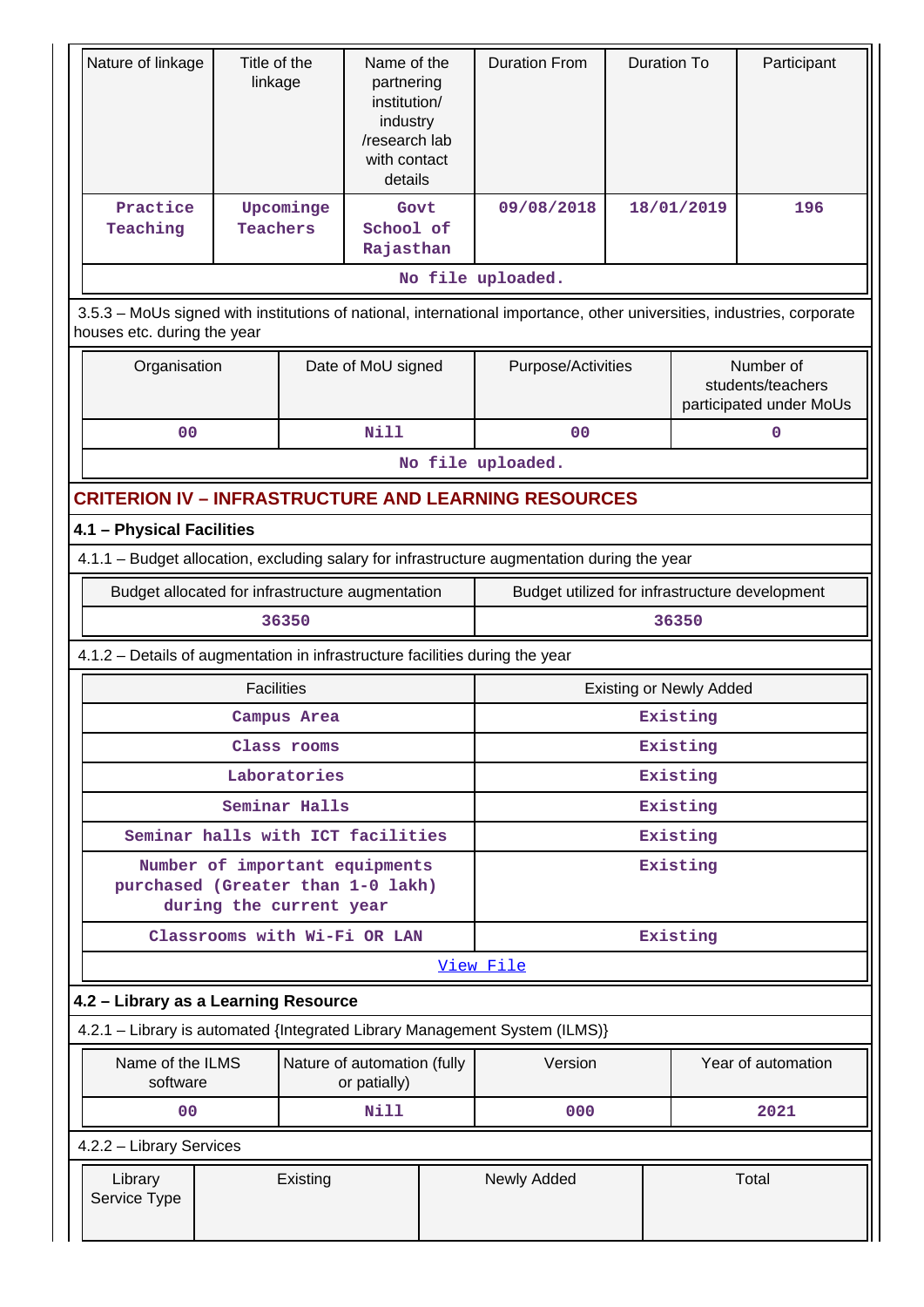| Text<br><b>Books</b>                                                                                                                                                                                                                                                     |                                            | 8414            |                | 1703500                                                          |                            | 100                 |              | 16000                                               |                    | 8514           |                                                   |           | 1719500                                           |
|--------------------------------------------------------------------------------------------------------------------------------------------------------------------------------------------------------------------------------------------------------------------------|--------------------------------------------|-----------------|----------------|------------------------------------------------------------------|----------------------------|---------------------|--------------|-----------------------------------------------------|--------------------|----------------|---------------------------------------------------|-----------|---------------------------------------------------|
| Reference<br><b>Books</b>                                                                                                                                                                                                                                                |                                            | 229             |                | 59540                                                            |                            | $\mathbf 0$         |              | $\mathbf 0$                                         |                    | 229            |                                                   |           | 59540                                             |
| Journals                                                                                                                                                                                                                                                                 |                                            | 10              |                | 10000                                                            |                            | $\mathbf 0$         | $\mathbf{O}$ |                                                     |                    | 10             |                                                   |           | 10000                                             |
| $e-$<br>Journals                                                                                                                                                                                                                                                         |                                            | $\overline{2}$  |                | 4000                                                             |                            | $\mathbf 0$         |              | $\mathbf 0$                                         |                    | $\overline{2}$ |                                                   |           | 4000                                              |
| CD &<br>Video                                                                                                                                                                                                                                                            |                                            | 49              |                | 5000                                                             |                            | $\mathbf 0$         |              | $\mathbf 0$                                         |                    | 49             |                                                   |           | 5000                                              |
|                                                                                                                                                                                                                                                                          |                                            |                 |                |                                                                  | No file uploaded.          |                     |              |                                                     |                    |                |                                                   |           |                                                   |
| 4.2.3 - E-content developed by teachers such as: e-PG- Pathshala, CEC (under e-PG- Pathshala CEC (Under<br>Graduate) SWAYAM other MOOCs platform NPTEL/NMEICT/any other Government initiatives & institutional<br>(Learning Management System (LMS) etc                  |                                            |                 |                |                                                                  |                            |                     |              |                                                     |                    |                |                                                   |           |                                                   |
|                                                                                                                                                                                                                                                                          | Name of the Teacher                        |                 |                | Name of the Module                                               |                            |                     |              | Platform on which module<br>is developed            |                    |                | Date of launching e-                              | content   |                                                   |
| 0 <sub>0</sub>                                                                                                                                                                                                                                                           |                                            |                 | 0 <sub>0</sub> |                                                                  |                            | 0 <sub>0</sub>      |              |                                                     |                    |                | <b>Nill</b>                                       |           |                                                   |
|                                                                                                                                                                                                                                                                          |                                            |                 |                |                                                                  | No file uploaded.          |                     |              |                                                     |                    |                |                                                   |           |                                                   |
|                                                                                                                                                                                                                                                                          | 4.3 - IT Infrastructure                    |                 |                |                                                                  |                            |                     |              |                                                     |                    |                |                                                   |           |                                                   |
| 4.3.1 - Technology Upgradation (overall)                                                                                                                                                                                                                                 |                                            |                 |                |                                                                  |                            |                     |              |                                                     |                    |                |                                                   |           |                                                   |
| <b>Type</b>                                                                                                                                                                                                                                                              | <b>Total Co</b><br>mputers                 | Computer<br>Lab |                | Internet                                                         | <b>Browsing</b><br>centers | Computer<br>Centers |              | Office                                              | Departme<br>nts    |                | Available<br><b>Bandwidt</b><br>h (MBPS/<br>GBPS) |           | <b>Others</b>                                     |
| Existin<br>g                                                                                                                                                                                                                                                             | 36                                         | 32              |                | 32                                                               | $\mathbf{2}$               | $\mathbf 0$         |              | 3                                                   | 1                  |                | 25                                                |           | $\mathbf 0$                                       |
| Added                                                                                                                                                                                                                                                                    | $\overline{\mathbf{2}}$                    | $\mathbf{0}$    |                | $\overline{\mathbf{2}}$                                          | $\mathbf{0}$               | $\mathbf 0$         |              | $\mathbf 0$                                         | 1                  |                | 25                                                |           | $\mathbf{0}$                                      |
| Total                                                                                                                                                                                                                                                                    | 38                                         | 32              |                | 34                                                               | $\mathbf{2}$               | $\mathbf 0$         |              | 3                                                   | $\mathbf{2}$       |                | 50                                                |           | 0                                                 |
| 4.3.2 - Bandwidth available of internet connection in the Institution (Leased line)                                                                                                                                                                                      |                                            |                 |                |                                                                  |                            |                     |              |                                                     |                    |                |                                                   |           |                                                   |
|                                                                                                                                                                                                                                                                          |                                            |                 |                |                                                                  |                            | 25 MBPS/ GBPS       |              |                                                     |                    |                |                                                   |           |                                                   |
| 4.3.3 - Facility for e-content                                                                                                                                                                                                                                           |                                            |                 |                |                                                                  |                            |                     |              |                                                     |                    |                |                                                   |           |                                                   |
|                                                                                                                                                                                                                                                                          |                                            |                 |                | Name of the e-content development facility                       |                            |                     |              | Provide the link of the videos and media centre and | recording facility |                |                                                   |           |                                                   |
|                                                                                                                                                                                                                                                                          | Journals, E-Newspaper                      |                 |                | E-Books, Videos, E- Magazines, E-                                |                            |                     |              | https://elibrary.mjfspm.org/                        |                    |                |                                                   |           |                                                   |
|                                                                                                                                                                                                                                                                          | 4.4 - Maintenance of Campus Infrastructure |                 |                |                                                                  |                            |                     |              |                                                     |                    |                |                                                   |           |                                                   |
| 4.4.1 – Expenditure incurred on maintenance of physical facilities and academic support facilities, excluding salary<br>component, during the year                                                                                                                       |                                            |                 |                |                                                                  |                            |                     |              |                                                     |                    |                |                                                   |           |                                                   |
|                                                                                                                                                                                                                                                                          | Assigned Budget on<br>academic facilities  |                 |                | Expenditure incurred on<br>maintenance of academic<br>facilities |                            |                     |              | Assigned budget on<br>physical facilities           |                    |                |                                                   | facilites | Expenditure incurredon<br>maintenance of physical |
|                                                                                                                                                                                                                                                                          | 0                                          |                 |                | 0                                                                |                            |                     |              | 0                                                   |                    |                |                                                   | 0         |                                                   |
| 4.4.2 – Procedures and policies for maintaining and utilizing physical, academic and support facilities - laboratory,<br>library, sports complex, computers, classrooms etc. (maximum 500 words) (information to be available in<br>institutional Website, provide link) |                                            |                 |                |                                                                  |                            |                     |              |                                                     |                    |                |                                                   |           |                                                   |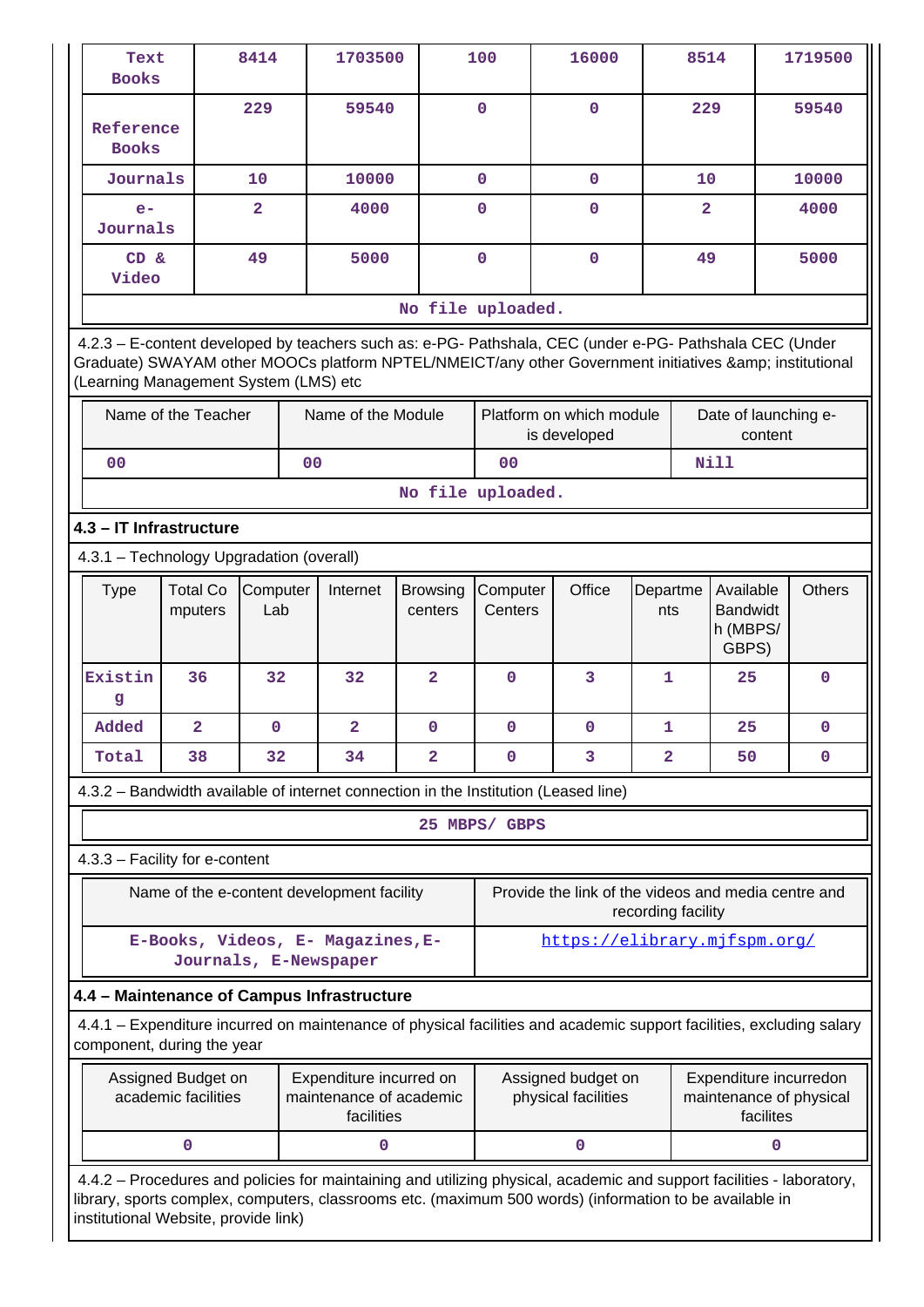**The budget allocation in last three years for the maintenance of the infrastructure is as follows: The management has plans and facilities needbased development and expansion of infrastructure. Maintenance existing infrastructure resources is looked after by the central contribution**

#### <http://mjfspm.org/pages/view/79/other-facility>

# **CRITERION V – STUDENT SUPPORT AND PROGRESSION**

# **5.1 – Student Support**

### 5.1.1 – Scholarships and Financial Support

|                                         | Name/Title of the scheme | Number of students | Amount in Rupees |  |  |  |
|-----------------------------------------|--------------------------|--------------------|------------------|--|--|--|
| Financial Support<br>from institution   | 000                      |                    |                  |  |  |  |
| Financial Support<br>from Other Sources |                          |                    |                  |  |  |  |
| a) National                             | 00                       |                    |                  |  |  |  |
| b) International                        | 00                       |                    |                  |  |  |  |
| No file uploaded.                       |                          |                    |                  |  |  |  |

 5.1.2 – Number of capability enhancement and development schemes such as Soft skill development, Remedial coaching, Language lab, Bridge courses, Yoga, Meditation, Personal Counselling and Mentoring etc.,

| Name of the capability<br>enhancement scheme | Date of implemetation | Number of students<br>enrolled | Agencies involved |  |  |  |
|----------------------------------------------|-----------------------|--------------------------------|-------------------|--|--|--|
| 00                                           | Nill                  |                                | 00                |  |  |  |
| きかん しょうりょう ハルフ ススパスパ                         |                       |                                |                   |  |  |  |

#### **No file uploaded.**

 5.1.3 – Students benefited by guidance for competitive examinations and career counselling offered by the institution during the year

| Year                            | Name of the<br>scheme | Number of<br>benefited<br>students for<br>competitive<br>examination | Number of<br>benefited<br>students by<br>career<br>counseling<br>activities | Number of<br>students who<br>have passedin<br>the comp. exam | Number of<br>studentsp placed |  |  |
|---------------------------------|-----------------------|----------------------------------------------------------------------|-----------------------------------------------------------------------------|--------------------------------------------------------------|-------------------------------|--|--|
| 2019                            | <b>RPSC</b>           | 35                                                                   | 35                                                                          |                                                              | 19                            |  |  |
| المحامية المستريد فالمتلق المتف |                       |                                                                      |                                                                             |                                                              |                               |  |  |

#### **No file uploaded.**

 5.1.4 – Institutional mechanism for transparency, timely redressal of student grievances, Prevention of sexual harassment and ragging cases during the year

| Total grievances received | Number of grievances redressed | Avg. number of days for grievance<br>redressal |
|---------------------------|--------------------------------|------------------------------------------------|
|                           |                                |                                                |

## **5.2 – Student Progression**

5.2.1 – Details of campus placement during the year

|                                    | On campus                             |                              | Off campus                         |                                       |                              |  |
|------------------------------------|---------------------------------------|------------------------------|------------------------------------|---------------------------------------|------------------------------|--|
| Nameof<br>organizations<br>visited | Number of<br>students<br>participated | Number of<br>stduents placed | Nameof<br>organizations<br>visited | Number of<br>students<br>participated | Number of<br>stduents placed |  |
|                                    | 63                                    | 41                           | 000                                |                                       |                              |  |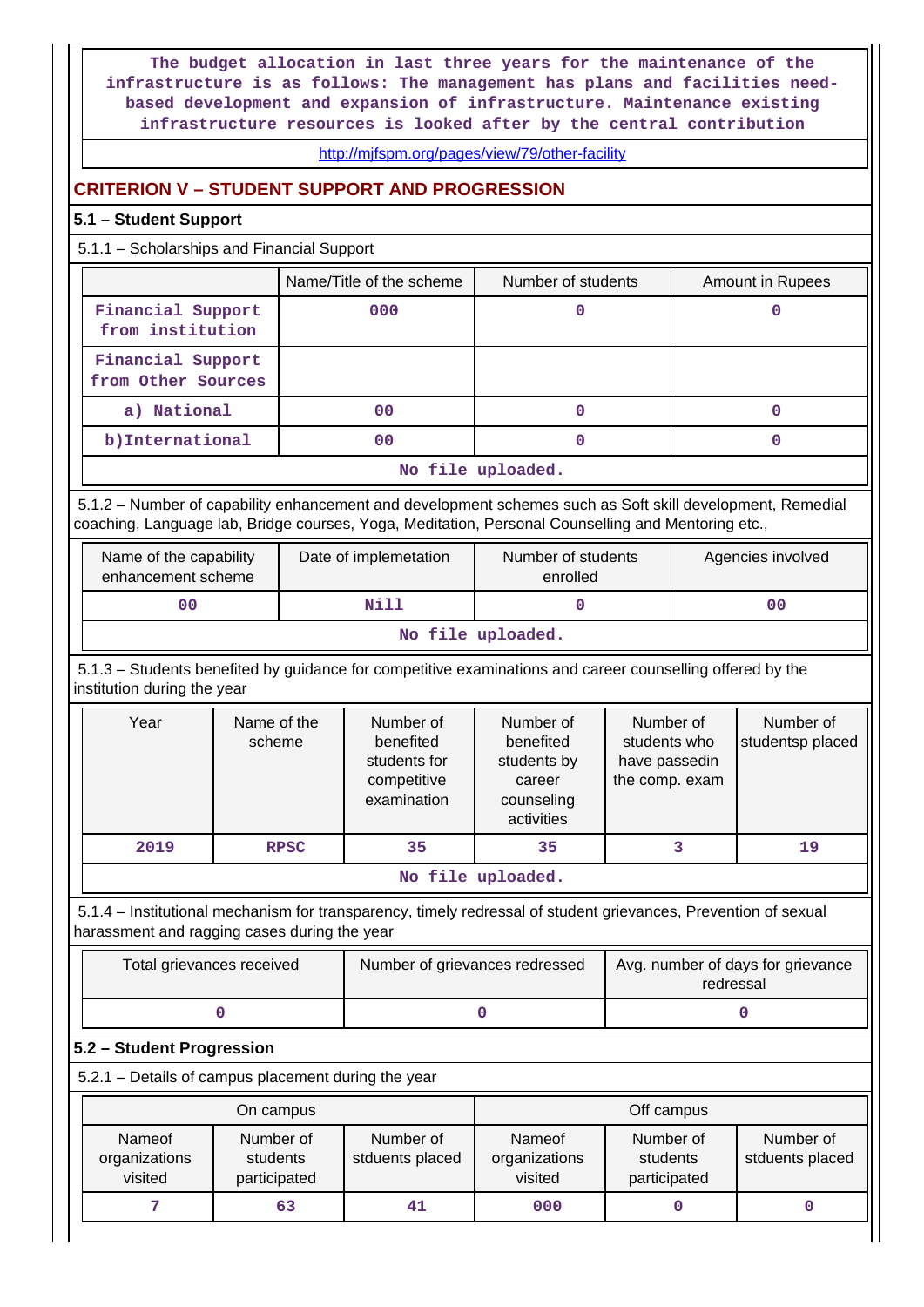|                                                                                                                                                                                                                                                                                                                                                                                                                                                                                                                                                                                                                                                                                                                                                                                                                                                                                                                                                                                                                                                                                                                                                                                                                                                                                                                                                                                                                                                                                                                                                                                                                                                                                                                                                    | No file uploaded.                                                                                                                                                              |                           |                                   |                |                                     |  |                                         |                                     |
|----------------------------------------------------------------------------------------------------------------------------------------------------------------------------------------------------------------------------------------------------------------------------------------------------------------------------------------------------------------------------------------------------------------------------------------------------------------------------------------------------------------------------------------------------------------------------------------------------------------------------------------------------------------------------------------------------------------------------------------------------------------------------------------------------------------------------------------------------------------------------------------------------------------------------------------------------------------------------------------------------------------------------------------------------------------------------------------------------------------------------------------------------------------------------------------------------------------------------------------------------------------------------------------------------------------------------------------------------------------------------------------------------------------------------------------------------------------------------------------------------------------------------------------------------------------------------------------------------------------------------------------------------------------------------------------------------------------------------------------------------|--------------------------------------------------------------------------------------------------------------------------------------------------------------------------------|---------------------------|-----------------------------------|----------------|-------------------------------------|--|-----------------------------------------|-------------------------------------|
| 5.2.2 – Student progression to higher education in percentage during the year                                                                                                                                                                                                                                                                                                                                                                                                                                                                                                                                                                                                                                                                                                                                                                                                                                                                                                                                                                                                                                                                                                                                                                                                                                                                                                                                                                                                                                                                                                                                                                                                                                                                      |                                                                                                                                                                                |                           |                                   |                |                                     |  |                                         |                                     |
| Year                                                                                                                                                                                                                                                                                                                                                                                                                                                                                                                                                                                                                                                                                                                                                                                                                                                                                                                                                                                                                                                                                                                                                                                                                                                                                                                                                                                                                                                                                                                                                                                                                                                                                                                                               | Number of<br>students<br>enrolling into<br>higher education                                                                                                                    |                           | Programme<br>graduated from       |                | Depratment<br>graduated from        |  | Name of<br>institution joined           | Name of<br>programme<br>admitted to |
| Nill                                                                                                                                                                                                                                                                                                                                                                                                                                                                                                                                                                                                                                                                                                                                                                                                                                                                                                                                                                                                                                                                                                                                                                                                                                                                                                                                                                                                                                                                                                                                                                                                                                                                                                                                               | 0                                                                                                                                                                              |                           | 0                                 |                | 0                                   |  | 0                                       | 0 <sub>0</sub>                      |
|                                                                                                                                                                                                                                                                                                                                                                                                                                                                                                                                                                                                                                                                                                                                                                                                                                                                                                                                                                                                                                                                                                                                                                                                                                                                                                                                                                                                                                                                                                                                                                                                                                                                                                                                                    |                                                                                                                                                                                |                           | No file uploaded.                 |                |                                     |  |                                         |                                     |
| 5.2.3 - Students qualifying in state/ national/ international level examinations during the year<br>(eg:NET/SET/SLET/GATE/GMAT/CAT/GRE/TOFEL/Civil Services/State Government Services)                                                                                                                                                                                                                                                                                                                                                                                                                                                                                                                                                                                                                                                                                                                                                                                                                                                                                                                                                                                                                                                                                                                                                                                                                                                                                                                                                                                                                                                                                                                                                             |                                                                                                                                                                                |                           |                                   |                |                                     |  |                                         |                                     |
|                                                                                                                                                                                                                                                                                                                                                                                                                                                                                                                                                                                                                                                                                                                                                                                                                                                                                                                                                                                                                                                                                                                                                                                                                                                                                                                                                                                                                                                                                                                                                                                                                                                                                                                                                    | <b>Items</b>                                                                                                                                                                   |                           |                                   |                |                                     |  | Number of students selected/ qualifying |                                     |
|                                                                                                                                                                                                                                                                                                                                                                                                                                                                                                                                                                                                                                                                                                                                                                                                                                                                                                                                                                                                                                                                                                                                                                                                                                                                                                                                                                                                                                                                                                                                                                                                                                                                                                                                                    | <b>NET</b>                                                                                                                                                                     |                           |                                   |                |                                     |  | 1                                       |                                     |
|                                                                                                                                                                                                                                                                                                                                                                                                                                                                                                                                                                                                                                                                                                                                                                                                                                                                                                                                                                                                                                                                                                                                                                                                                                                                                                                                                                                                                                                                                                                                                                                                                                                                                                                                                    |                                                                                                                                                                                |                           | No file uploaded.                 |                |                                     |  |                                         |                                     |
| 5.2.4 – Sports and cultural activities / competitions organised at the institution level during the year                                                                                                                                                                                                                                                                                                                                                                                                                                                                                                                                                                                                                                                                                                                                                                                                                                                                                                                                                                                                                                                                                                                                                                                                                                                                                                                                                                                                                                                                                                                                                                                                                                           |                                                                                                                                                                                |                           |                                   |                |                                     |  |                                         |                                     |
| Activity                                                                                                                                                                                                                                                                                                                                                                                                                                                                                                                                                                                                                                                                                                                                                                                                                                                                                                                                                                                                                                                                                                                                                                                                                                                                                                                                                                                                                                                                                                                                                                                                                                                                                                                                           |                                                                                                                                                                                |                           | Level                             |                |                                     |  | Number of Participants                  |                                     |
|                                                                                                                                                                                                                                                                                                                                                                                                                                                                                                                                                                                                                                                                                                                                                                                                                                                                                                                                                                                                                                                                                                                                                                                                                                                                                                                                                                                                                                                                                                                                                                                                                                                                                                                                                    | 0 <sub>0</sub>                                                                                                                                                                 |                           |                                   | 0 <sub>0</sub> |                                     |  |                                         | 0                                   |
|                                                                                                                                                                                                                                                                                                                                                                                                                                                                                                                                                                                                                                                                                                                                                                                                                                                                                                                                                                                                                                                                                                                                                                                                                                                                                                                                                                                                                                                                                                                                                                                                                                                                                                                                                    |                                                                                                                                                                                |                           | No file uploaded.                 |                |                                     |  |                                         |                                     |
| 5.3 - Student Participation and Activities                                                                                                                                                                                                                                                                                                                                                                                                                                                                                                                                                                                                                                                                                                                                                                                                                                                                                                                                                                                                                                                                                                                                                                                                                                                                                                                                                                                                                                                                                                                                                                                                                                                                                                         |                                                                                                                                                                                |                           |                                   |                |                                     |  |                                         |                                     |
|                                                                                                                                                                                                                                                                                                                                                                                                                                                                                                                                                                                                                                                                                                                                                                                                                                                                                                                                                                                                                                                                                                                                                                                                                                                                                                                                                                                                                                                                                                                                                                                                                                                                                                                                                    | 5.3.1 – Number of awards/medals for outstanding performance in sports/cultural activities at national/international<br>level (award for a team event should be counted as one) |                           |                                   |                |                                     |  |                                         |                                     |
| Year                                                                                                                                                                                                                                                                                                                                                                                                                                                                                                                                                                                                                                                                                                                                                                                                                                                                                                                                                                                                                                                                                                                                                                                                                                                                                                                                                                                                                                                                                                                                                                                                                                                                                                                                               | Name of the<br>award/medal                                                                                                                                                     | National/<br>Internaional | Number of<br>awards for<br>Sports |                | Number of<br>awards for<br>Cultural |  | <b>Student ID</b><br>number             | Name of the<br>student              |
| <b>Nill</b>                                                                                                                                                                                                                                                                                                                                                                                                                                                                                                                                                                                                                                                                                                                                                                                                                                                                                                                                                                                                                                                                                                                                                                                                                                                                                                                                                                                                                                                                                                                                                                                                                                                                                                                                        | 0 <sub>0</sub>                                                                                                                                                                 | <b>Nill</b>               |                                   | <b>Nill</b>    | <b>Nill</b>                         |  | 0 <sup>0</sup>                          | 0 <sub>0</sub>                      |
|                                                                                                                                                                                                                                                                                                                                                                                                                                                                                                                                                                                                                                                                                                                                                                                                                                                                                                                                                                                                                                                                                                                                                                                                                                                                                                                                                                                                                                                                                                                                                                                                                                                                                                                                                    |                                                                                                                                                                                |                           | No file uploaded.                 |                |                                     |  |                                         |                                     |
|                                                                                                                                                                                                                                                                                                                                                                                                                                                                                                                                                                                                                                                                                                                                                                                                                                                                                                                                                                                                                                                                                                                                                                                                                                                                                                                                                                                                                                                                                                                                                                                                                                                                                                                                                    |                                                                                                                                                                                |                           |                                   |                |                                     |  |                                         |                                     |
| 5.3.2 – Activity of Student Council & amp; representation of students on academic & amp; administrative<br>bodies/committees of the institution (maximum 500 words)<br>The institution encourages the student-teachers to participate in the c<br>competitions and functions through Morning assembly, House meetings, Tour<br>Groups and in Sports Cultural Activities period. After their participate they<br>are encouraged by providing Certificate for participation. Prizes II, III and<br>consolation Trophy : for Group event Medals : for sport activities Students are<br>also encouraged to participate in intra-coll functions and competitions and<br>their names are displayed on display boar announced in the morning assembly<br>with their achievements which provide motivation to other student-teachers. The<br>college provides various opportunities to involve the students in various<br>activities for present publication of their material: 1. Students' articles,<br>thoughts, poems, stories etc. are invited for different sections of the college<br>magazine submit all the material to respective subject editors (Teacher In<br>charging) students are also free to expose their views and thoughts through wa<br>magazine, Display Board and Bulletin Board. 3. Further students get character<br>present their view in the activities organized by various clubs such Science<br>Club, Language Club, Mathematical Club, Eco- Club etc. 4. Beside this various<br>exhibitions like charts model exhibition, Teaching aid exhibition, Best out of<br>waste material exhibition, Paper cutting Card Molding Exhibition, Rangoli<br>competitions, Mehandi Competitions, Draw Painting competitions etc. are also |                                                                                                                                                                                |                           |                                   |                |                                     |  |                                         |                                     |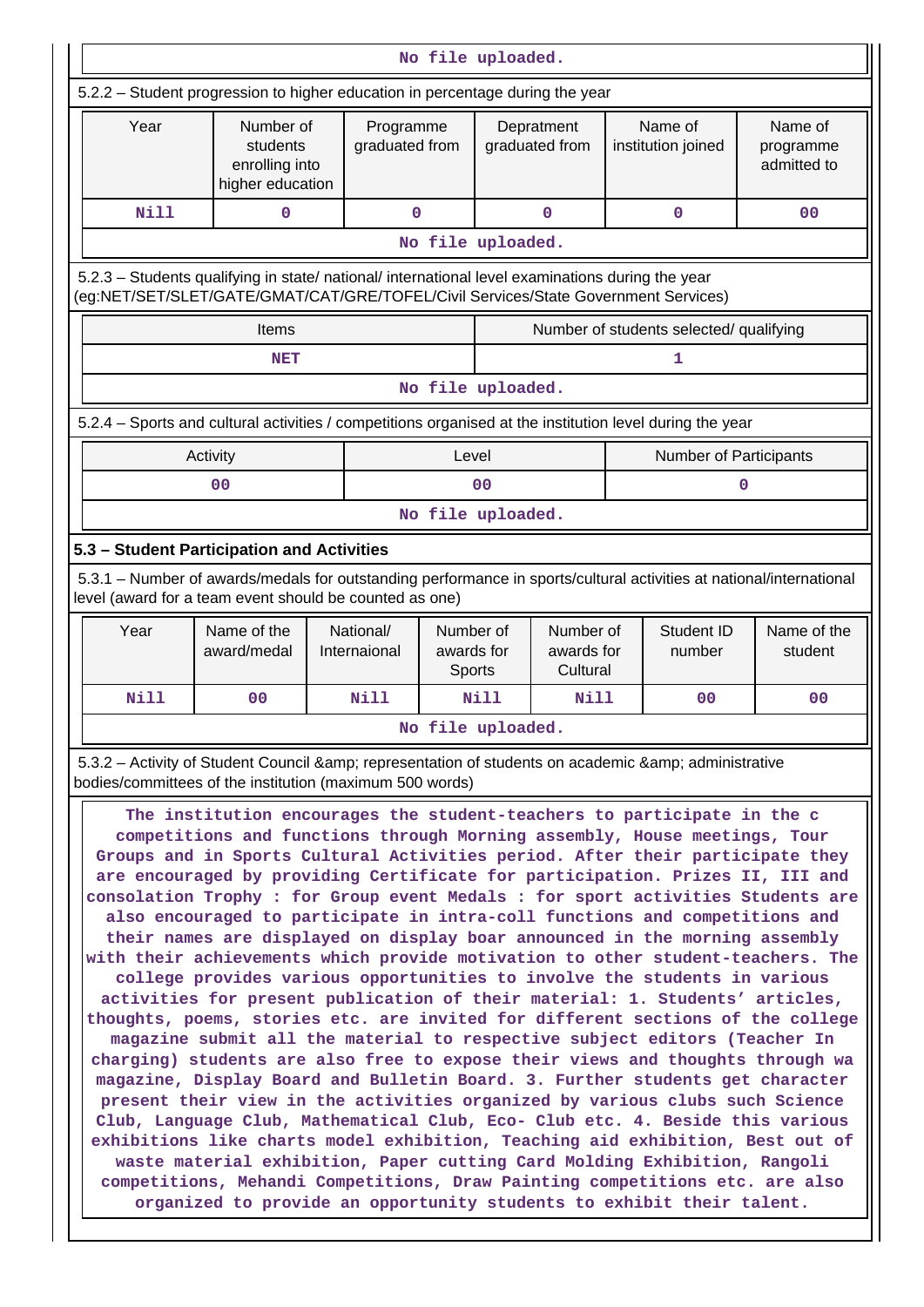# **5.4 – Alumni Engagement**

5.4.1 – Whether the institution has registered Alumni Association?

#### **Yes**

 **The Alumni Association conduct meetings twice in a year and discussing developments in the college. The Alumni Association has been sponsoring sponsoring the following ranks I,II III prizes and awarded every college annual day function.**

5.4.2 – No. of enrolled Alumni:

**48**

5.4.3 – Alumni contribution during the year (in Rupees) :

**0**

5.4.4 – Meetings/activities organized by Alumni Association :

**02**

# **CRITERION VI – GOVERNANCE, LEADERSHIP AND MANAGEMENT**

**6.1 – Institutional Vision and Leadership**

 6.1.1 – Mention two practices of decentralization and participative management during the last year (maximum 500 words)

 **The vision of the our college is to develop a cadre of professional educators who, having been taught by models of good teaching, are prepared with an array of theories, tools, and skills necessary to create rich learning environments in which urban children and youth can strive for and reach success. To prepare competent and committed school teachers. • To develop sense of social responsibility in would be teachers. • To impart skills of working with the community. • To impart education and skill to prepare teacher who can efficiently take the responsibility of developing cognative, cognitive and psychomotor aspects of the personality of children.**

6.1.2 – Does the institution have a Management Information System (MIS)?

*Yes* 

# **6.2 – Strategy Development and Deployment**

6.2.1 – Quality improvement strategies adopted by the institution for each of the following (with in 100 words each):

| <b>Strategy Type</b>                 | Details                                                                                                                                                                                                                                                                                                                                                                                                                                                                                                                           |
|--------------------------------------|-----------------------------------------------------------------------------------------------------------------------------------------------------------------------------------------------------------------------------------------------------------------------------------------------------------------------------------------------------------------------------------------------------------------------------------------------------------------------------------------------------------------------------------|
| Industry Interaction / Collaboration | Collaboration with MJF Multi<br>Speciality Hospital MJF Ayurveda                                                                                                                                                                                                                                                                                                                                                                                                                                                                  |
| Admission of Students                | As per the policy of the State<br>Government, the college students<br>through a Common Entrance test (PTET)<br>conduct the co-ordinator PTET (e.g.<br>Kota University, Kota). students have a<br>choice to opt for any B.Ed. college,<br>dep upon their merit score. Since the<br>admission in B.Ed. cou given on the<br>basis of merit achieved in PTET. All t<br>advertisement regarding PTET is made by<br>co-ordinator P Although at the time of<br>admission the institution pro prospects<br>to all candidates in which all |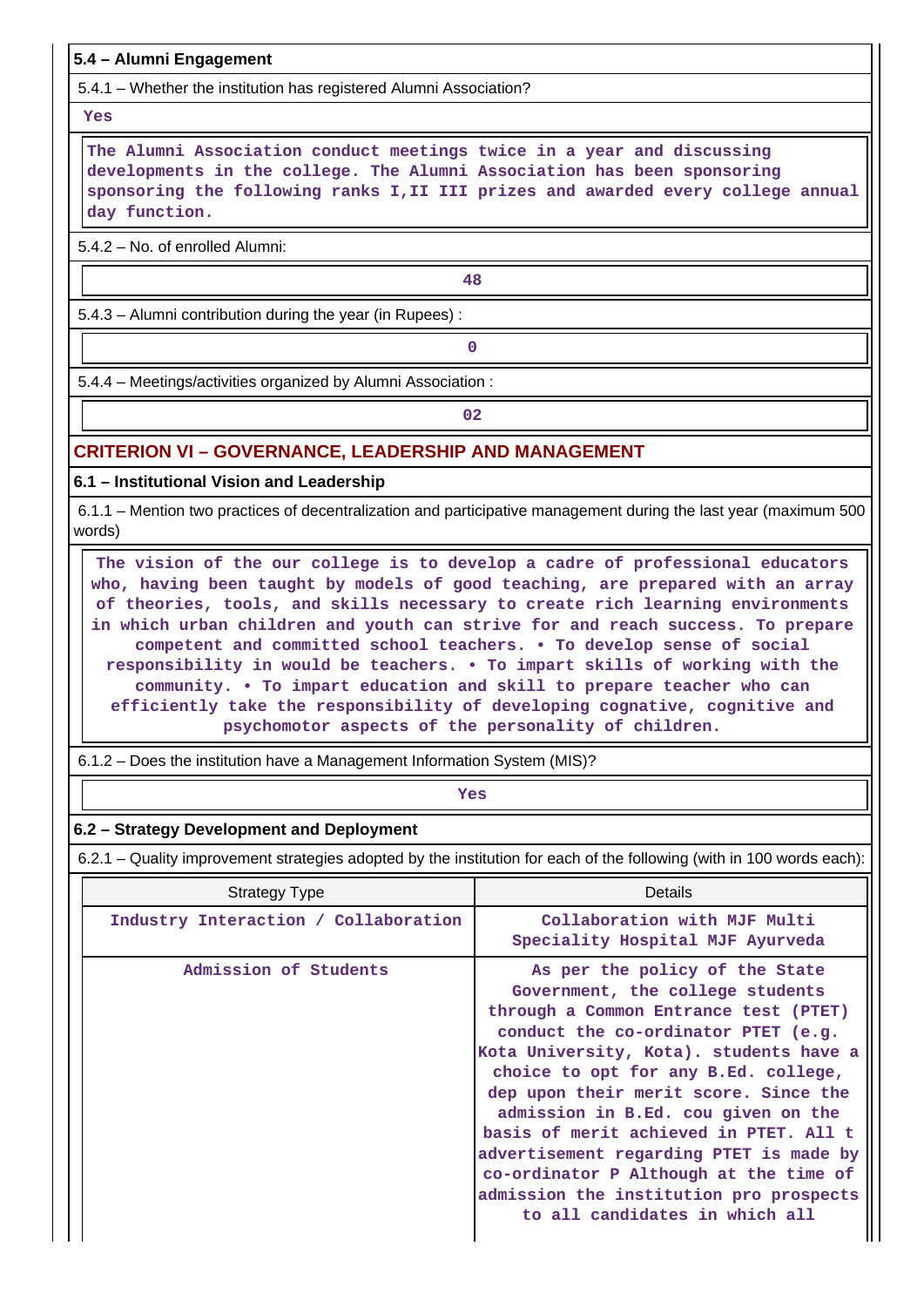|                                                                | information reg course, management,<br>institution etc is given.                                                                                                                                                                                                                                                                                                                                                                                                                                                                                          |
|----------------------------------------------------------------|-----------------------------------------------------------------------------------------------------------------------------------------------------------------------------------------------------------------------------------------------------------------------------------------------------------------------------------------------------------------------------------------------------------------------------------------------------------------------------------------------------------------------------------------------------------|
| Curriculum Development                                         | As the college follows the syllabus<br>and curriculum university of Rajasthan<br>there is no scope of curricu<br>development. However the college has<br>its own academic ca to run and complete<br>the syllabus. However, teachers tak in<br>meeting of the staff council, teacher<br>council from t time. Few faculty<br>members also participate in university<br>curriculum development as member of<br>Board of studies                                                                                                                              |
| Teaching and Learning                                          | At this college integration of<br>traditional as well modernize<br>methodology of instructions are used to<br>impart instruction providing various<br>learning experience to student<br>teachers. The traditional methodology<br>include IT method, discussion,<br>heuristic method where as modern<br>Methodology include use of modern<br>technologies, interact models, source<br>method, project method, problem solving<br>m demonstration and experimentations<br>etc. Teaching sk practiced through<br>micro teaching.                             |
| Examination and Evaluation                                     | Methods of evaluation, code of<br>conduct are communicated students. The<br>printed prospectus gives all the necess<br>information .Periodic tests, pre-annual<br>examination conducted for B. Ed.<br>course. Students also prepare cha modal<br>etc. Final examination is conducted by<br>the Univers Rajasthan, Jaipur. The<br>assessment and evaluation outco house<br>examinations, unit test and internal<br>assessment communicated in personal and<br>remedial session are organization<br>remove the weakness and failures in<br>conceded subject |
| Research and Development                                       | The Teachers are encouraged to do<br>research projects                                                                                                                                                                                                                                                                                                                                                                                                                                                                                                    |
| Library, ICT and Physical<br>Infrastructure / Instrumentation  | Library: No of books and Journals are<br>increased. ICT Equipping the computer<br>lab with latest web tools. Equipment<br>the Psychology laboratory with new<br>Psychological test Equipping science<br>laboratory with new instruments for<br>students experiments. All labs are<br>equipped.                                                                                                                                                                                                                                                            |
| 6.2.2 – Implementation of e-governance in areas of operations: |                                                                                                                                                                                                                                                                                                                                                                                                                                                                                                                                                           |
| E-governace area                                               | Details                                                                                                                                                                                                                                                                                                                                                                                                                                                                                                                                                   |
| Planning and Development                                       | Planning and development:- There are                                                                                                                                                                                                                                                                                                                                                                                                                                                                                                                      |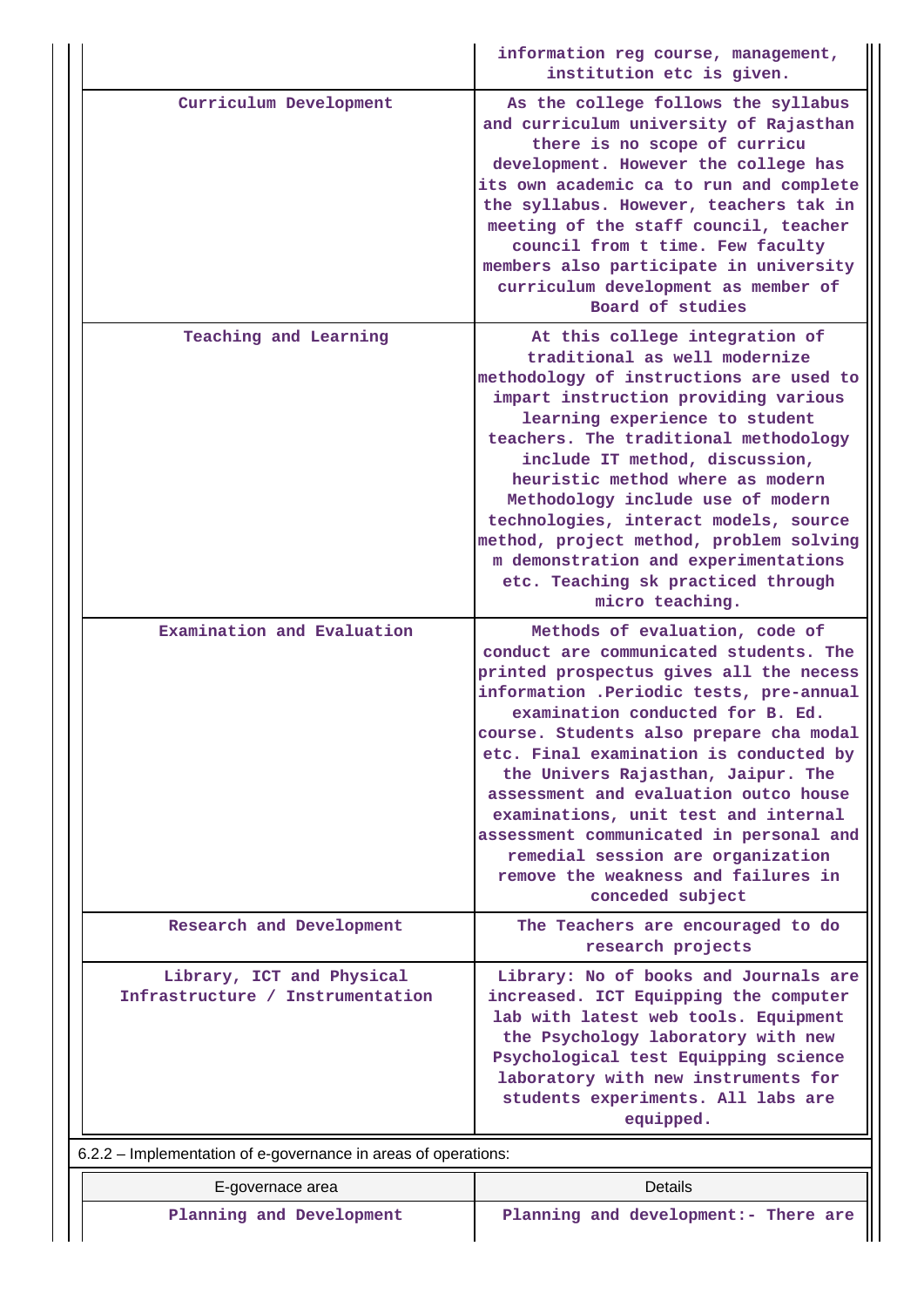|                | lots of activity involved in the<br>teaching learning process where<br>performa the student-teachers is<br>improved. The main activities are<br>Teaching :- Micro, Mega and Real<br>teaching For Academic Monthly test,<br>Seminars, Assignment, Projects, House<br>Exam For Practical Work :-Work<br>Experience and Work Education held.<br>DEVELOPMENT:- For the development of<br>the various a of their personality many<br>programmes are organized. example:- ?<br>Physical Development :- Sports Meet and<br>Games ? Moral Development :- Morning<br>Assembly, cultural Activity and Guest<br>lectures on Values ? Social Development<br>: Celebration of various functions like<br>Lohri, Diwali, M Sakrantietc. and<br>active participation in the<br>communication services. Organization<br>Development of educational tour. ?<br>Intellect Development :- Quiz, Debate,<br>symposium etc. ? Culture Development :-<br>Organization of various cultural<br>program (Talent Hunt, Annual Get<br>together, Womens Day, Science etc.),<br>Plays and Dramas. ? Vocational<br>Development :- Prov guidance to choose<br>right vocation through Guidance<br>Counseling Cell. Starting of the<br>session with Hawan, Morning Assem<br>Saraswati Vandana Gayatri Mantra before<br>starting any act ? Development of<br>Nationalism :- Celebration of important<br>national days like Republic day,<br>Independence day, Mart Day, Teacher's<br>Day, World Peace Day etc. |
|----------------|-----------------------------------------------------------------------------------------------------------------------------------------------------------------------------------------------------------------------------------------------------------------------------------------------------------------------------------------------------------------------------------------------------------------------------------------------------------------------------------------------------------------------------------------------------------------------------------------------------------------------------------------------------------------------------------------------------------------------------------------------------------------------------------------------------------------------------------------------------------------------------------------------------------------------------------------------------------------------------------------------------------------------------------------------------------------------------------------------------------------------------------------------------------------------------------------------------------------------------------------------------------------------------------------------------------------------------------------------------------------------------------------------------------------------------------------------------------------------------|
| Administration | Administration of the institution is<br>totally decentrali This college has<br>maintained an administrative set up in<br>the Director / Principal is given full<br>freedom with t management committee<br>mainly taking care of the financ<br>responsibilities for the development of<br>the institution institution has<br>constituted 31 committees to execute<br>dif functions like admissions, academic<br>activities, examina management of<br>library etc. There is constant<br>interaction the functional units of all<br>the committees. The meetings committees<br>are chaired by the Director/ Principal<br>and decisions of these committees are<br>finalized by the Dire / Principal after                                                                                                                                                                                                                                                                                                                                                                                                                                                                                                                                                                                                                                                                                                                                                                      |
|                | discussing with the management<br>committee functions of each committee<br>are well defined to ensure<br>administrative decentralization. The                                                                                                                                                                                                                                                                                                                                                                                                                                                                                                                                                                                                                                                                                                                                                                                                                                                                                                                                                                                                                                                                                                                                                                                                                                                                                                                               |
|                |                                                                                                                                                                                                                                                                                                                                                                                                                                                                                                                                                                                                                                                                                                                                                                                                                                                                                                                                                                                                                                                                                                                                                                                                                                                                                                                                                                                                                                                                             |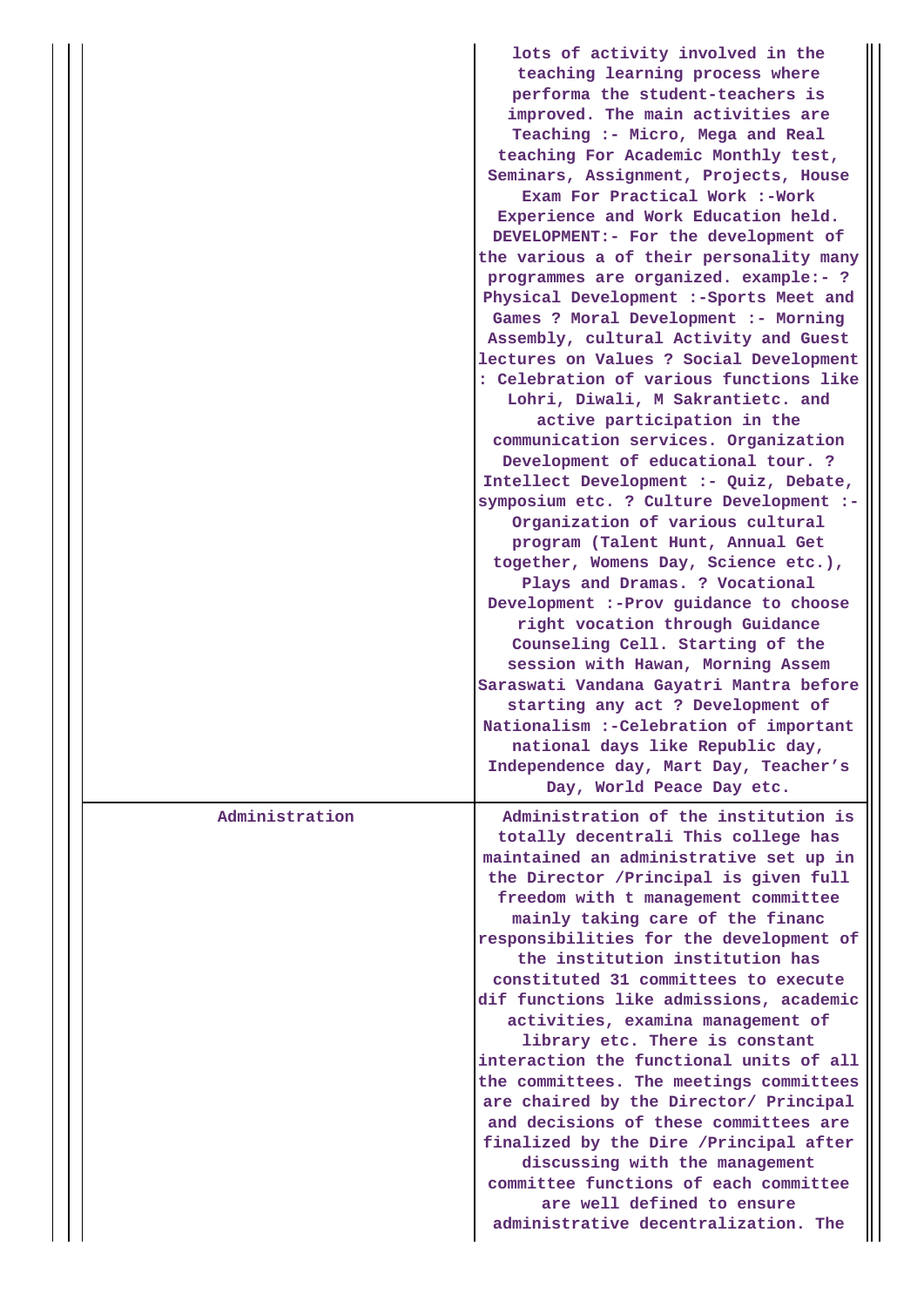|                               | proposals are genera grass root level<br>and after careful considerations an<br>deliberations the recommendations of<br>the various committee forwarded to the<br>Director- Principal which arrives at<br>decisions. The decisions of the<br>Director /Principal a implemented by<br>various committees in a decentralized<br>was conveners and members of the<br>respective committees. Multi all the<br>academic and administrative activities<br>are receive the concerned committees to<br>ensure the academic and administrative<br>accountability of the system.                                 |
|-------------------------------|--------------------------------------------------------------------------------------------------------------------------------------------------------------------------------------------------------------------------------------------------------------------------------------------------------------------------------------------------------------------------------------------------------------------------------------------------------------------------------------------------------------------------------------------------------------------------------------------------------|
| Finance and Accounts          | The institution does not get<br>financial support from t government. As<br>the college is self financing<br>institution its revenue is course fees.                                                                                                                                                                                                                                                                                                                                                                                                                                                    |
| Student Admission and Support | As per the policy of the State<br>Government, the college a students<br>through a Common Entrance test (PTET)<br>conducted co-ordinator PTET (e.g. Kota<br>University, Kota). The stu have a<br>choice to opt for any B.Ed. college,<br>depending their merit score. Since the<br>admission in B.Ed. course is on the<br>basis of merit achieved in PTET. All<br>the advertis regarding PTET is made by<br>co-ordinator PTET. Although a time of<br>admission the institution provide<br>prospects to candidates in which all<br>information regarding course<br>management, institution etc is given. |
| Examination                   | Methods of evaluation, code of<br>conduct are communicated students. The<br>printed prospectus gives all the necess<br>information .Periodic tests, pre-annual<br>examination a conducted for B. Ed.<br>course. Students also prepare character<br>modal etc. Final examination is<br>conducted by the University Rajasthan,<br>Jaipur. The assessment and evaluation<br>outcom house examinations, unit test<br>and internal assessment communicated in<br>personal and remedial session are<br>organization remove the weakness and<br>failures in conceded subject                                  |

# **6.3 – Faculty Empowerment Strategies**

 6.3.1 – Teachers provided with financial support to attend conferences / workshops and towards membership fee of professional bodies during the year

| Year | Name of conference/<br>Name of Teacher<br>workshop attended<br>for which financial<br>support provided |    | Name of the<br>professional body for<br>which membership<br>fee is provided | Amount of support |
|------|--------------------------------------------------------------------------------------------------------|----|-----------------------------------------------------------------------------|-------------------|
| Nill | 00                                                                                                     | 00 | 00                                                                          | 10000             |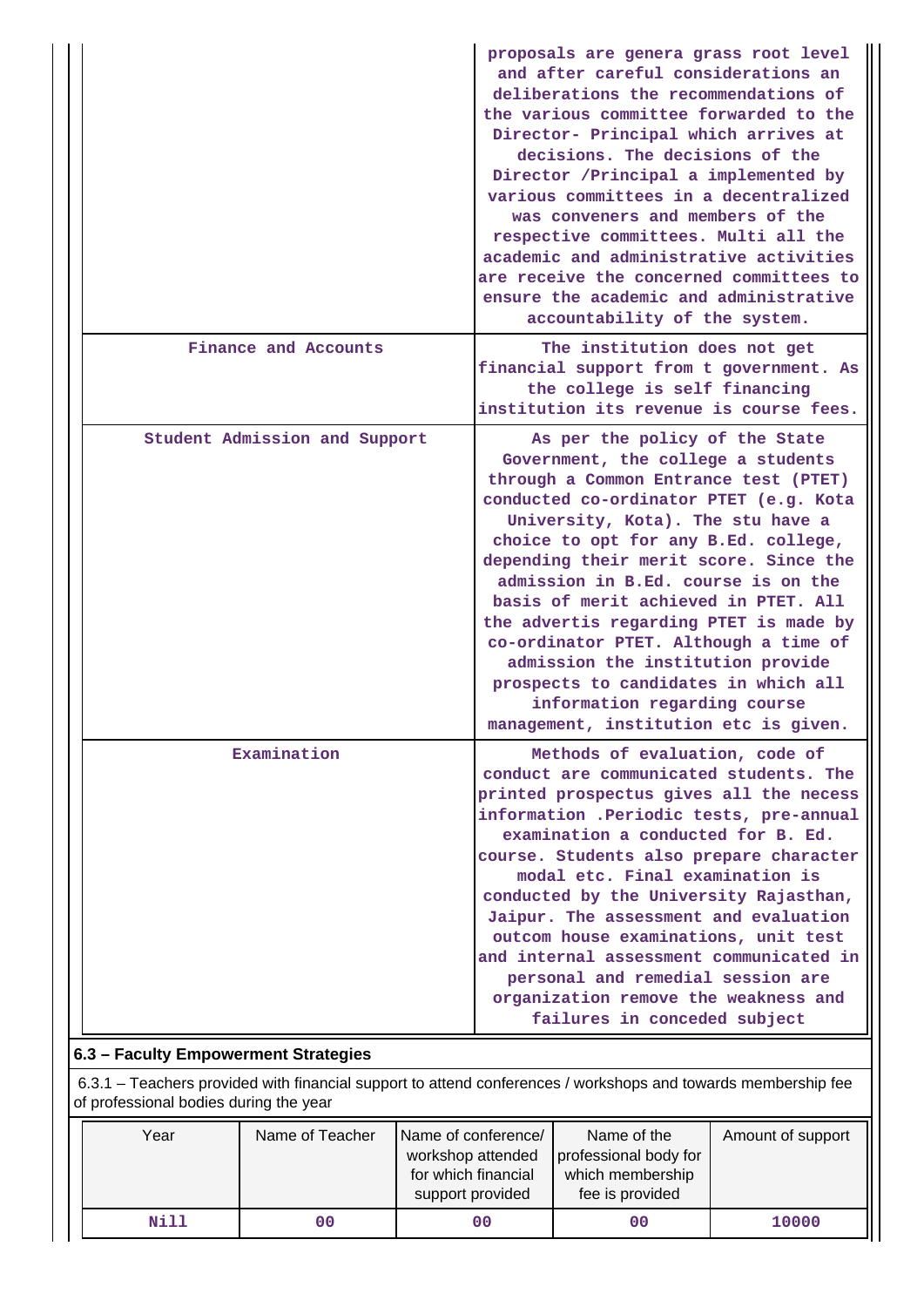**No file uploaded.**

 6.3.2 – Number of professional development / administrative training programmes organized by the College for teaching and non teaching staff during the year

| readining and non-readining stan during the year                       |                                                                                                                                                                                                                                  |                                    |                      |             |            |                                                  |            |                                                      |  |
|------------------------------------------------------------------------|----------------------------------------------------------------------------------------------------------------------------------------------------------------------------------------------------------------------------------|------------------------------------|----------------------|-------------|------------|--------------------------------------------------|------------|------------------------------------------------------|--|
| Year                                                                   | Title of the<br>Title of the<br>professional<br>administrative<br>development<br>training<br>programme<br>programme<br>organised for<br>organised for<br>teaching staff<br>non-teaching<br>2019<br>Yoga<br>Skill Deve<br>lopment |                                    | From date            |             | To Date    | Number of<br>participants<br>(Teaching<br>staff) |            | Number of<br>participants<br>(non-teaching<br>staff) |  |
|                                                                        |                                                                                                                                                                                                                                  |                                    | 13/03/2019           |             | 18/03/2019 | 16                                               |            | 3                                                    |  |
| 2018                                                                   | <b>ICT</b><br>Training                                                                                                                                                                                                           |                                    | 08/09/2018           |             | 09/09/2018 | 11                                               |            | $\overline{\mathbf{2}}$                              |  |
|                                                                        |                                                                                                                                                                                                                                  |                                    | No file uploaded.    |             |            |                                                  |            |                                                      |  |
|                                                                        | 6.3.3 - No. of teachers attending professional development programmes, viz., Orientation Programme, Refresher<br>Course, Short Term Course, Faculty Development Programmes during the year                                       |                                    |                      |             |            |                                                  |            |                                                      |  |
| Title of the<br>professional<br>development<br>programme               |                                                                                                                                                                                                                                  | Number of teachers<br>who attended | From Date<br>To date |             |            |                                                  | Duration   |                                                      |  |
| 00                                                                     |                                                                                                                                                                                                                                  | $\mathbf 0$                        | <b>Nill</b>          | <b>Nill</b> |            |                                                  | 00         |                                                      |  |
|                                                                        |                                                                                                                                                                                                                                  |                                    | No file uploaded.    |             |            |                                                  |            |                                                      |  |
| 6.3.4 - Faculty and Staff recruitment (no. for permanent recruitment): |                                                                                                                                                                                                                                  |                                    |                      |             |            |                                                  |            |                                                      |  |
|                                                                        | Teaching                                                                                                                                                                                                                         |                                    |                      |             |            | Non-teaching                                     |            |                                                      |  |
| Permanent                                                              |                                                                                                                                                                                                                                  | <b>Full Time</b>                   | Permanent            |             |            |                                                  |            | <b>Full Time</b>                                     |  |
| 16                                                                     |                                                                                                                                                                                                                                  | 16                                 |                      |             | 8          | 8                                                |            |                                                      |  |
| 6.3.5 - Welfare schemes for                                            |                                                                                                                                                                                                                                  |                                    |                      |             |            |                                                  |            |                                                      |  |
| <b>Students</b><br>Teaching<br>Non-teaching                            |                                                                                                                                                                                                                                  |                                    |                      |             |            |                                                  |            |                                                      |  |
|                                                                        | <b>YES</b>                                                                                                                                                                                                                       |                                    | YES                  |             |            |                                                  | <b>YES</b> |                                                      |  |

## **6.4 – Financial Management and Resource Mobilization**

6.4.1 – Institution conducts internal and external financial audits regularly (with in 100 words each)

**Yes college has regularly internal institution audits by IQAC and exiting**

 6.4.2 – Funds / Grants received from management, non-government bodies, individuals, philanthropies during the year(not covered in Criterion III)

| Name of the non government<br>funding agencies /individuals | Funds/ Grnats received in Rs. | Purpose |  |  |  |  |  |  |
|-------------------------------------------------------------|-------------------------------|---------|--|--|--|--|--|--|
| 00                                                          |                               | 00      |  |  |  |  |  |  |
| No file uploaded.                                           |                               |         |  |  |  |  |  |  |
| 6.4.3 - Total corpus fund generated                         |                               |         |  |  |  |  |  |  |
| 00                                                          |                               |         |  |  |  |  |  |  |

**6.5 – Internal Quality Assurance System**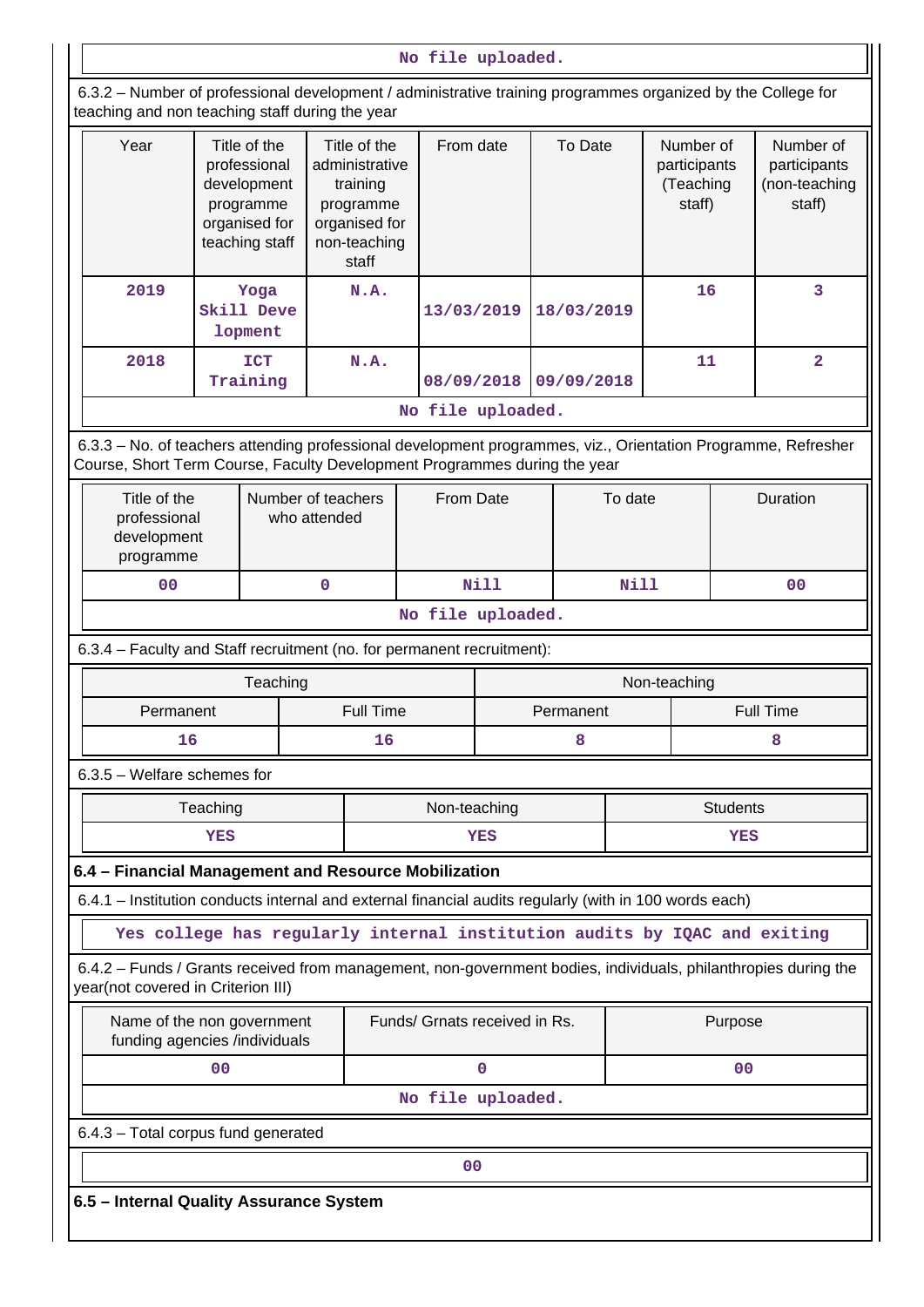|                                                                                                                                                                                                                                                                                                                                 | 6.5.1 – Whether Academic and Administrative Audit (AAA) has been done? |                            |                                |                    |                           |  |  |  |
|---------------------------------------------------------------------------------------------------------------------------------------------------------------------------------------------------------------------------------------------------------------------------------------------------------------------------------|------------------------------------------------------------------------|----------------------------|--------------------------------|--------------------|---------------------------|--|--|--|
| <b>Audit Type</b>                                                                                                                                                                                                                                                                                                               | External                                                               |                            |                                | Internal           |                           |  |  |  |
|                                                                                                                                                                                                                                                                                                                                 | Yes/No                                                                 | Agency                     |                                | Yes/No             | Authority                 |  |  |  |
| Academic                                                                                                                                                                                                                                                                                                                        | Yes                                                                    | Associates                 | J. Kala                        | Yes                | <b>IQAC</b>               |  |  |  |
| Administrative                                                                                                                                                                                                                                                                                                                  | Yes                                                                    | Associates                 | J. Kala                        | Yes                | <b>IQAC</b>               |  |  |  |
| 6.5.2 – Activities and support from the Parent – Teacher Association (at least three)                                                                                                                                                                                                                                           |                                                                        |                            |                                |                    |                           |  |  |  |
| Parent Teacher Association (PTA) meeting are conducted. The feedback is<br>obtained from parents regarding the college and parents to discuss students<br>discipline, attendance, dress code and internal examinations.                                                                                                         |                                                                        |                            |                                |                    |                           |  |  |  |
| 6.5.3 – Development programmes for support staff (at least three)                                                                                                                                                                                                                                                               |                                                                        |                            |                                |                    |                           |  |  |  |
| Every year college encourage the faculty members to attend UGC sponsored<br>refresher courses and encourage the faculty members to attend national and<br>international seminars and college gives all expenditure to attend the seminars<br>to faculty.                                                                        |                                                                        |                            |                                |                    |                           |  |  |  |
| 6.5.4 - Post Accreditation initiative(s) (mention at least three)                                                                                                                                                                                                                                                               |                                                                        |                            |                                |                    |                           |  |  |  |
| will include:- Conducting literacy campaigns, a) empowerment programme through<br>a tailoring center and b) Subscribing supplying newspapers and magazines to the<br>adopted villages. The institute is also planning to tie up with Red Cross<br>Society in near future. We trying for the tie up for the blood donation camp. |                                                                        |                            |                                |                    |                           |  |  |  |
| 6.5.5 - Internal Quality Assurance System Details                                                                                                                                                                                                                                                                               |                                                                        |                            |                                |                    |                           |  |  |  |
|                                                                                                                                                                                                                                                                                                                                 | a) Submission of Data for AISHE portal                                 |                            |                                | Yes                |                           |  |  |  |
|                                                                                                                                                                                                                                                                                                                                 | b) Participation in NIRF                                               |                            |                                | Yes                |                           |  |  |  |
|                                                                                                                                                                                                                                                                                                                                 | c)ISO certification                                                    |                            |                                | Yes                |                           |  |  |  |
|                                                                                                                                                                                                                                                                                                                                 | d)NBA or any other quality audit                                       |                            | Yes                            |                    |                           |  |  |  |
| 6.5.6 - Number of Quality Initiatives undertaken during the year                                                                                                                                                                                                                                                                |                                                                        |                            |                                |                    |                           |  |  |  |
| Year                                                                                                                                                                                                                                                                                                                            | Name of quality<br>initiative by IQAC                                  | Date of<br>conducting IQAC | <b>Duration From</b>           | <b>Duration To</b> | Number of<br>participants |  |  |  |
| 2018                                                                                                                                                                                                                                                                                                                            | Admission<br>and IQAC<br>Members                                       | 05/07/2018                 | 05/07/2018                     | 05/07/2018         | 19                        |  |  |  |
| 2018                                                                                                                                                                                                                                                                                                                            | MT<br>Programme                                                        | 10/09/2018                 | 10/09/2018                     | 10/09/2018         | 19                        |  |  |  |
| 2019                                                                                                                                                                                                                                                                                                                            | Education<br>Tour and<br>Sport Week                                    | 08/01/2019                 | 08/01/2019<br>08/01/2019<br>19 |                    |                           |  |  |  |
| 2019                                                                                                                                                                                                                                                                                                                            | Culture<br>week and<br>SUPW camp                                       | 04/04/2019                 | 04/04/2019                     | 04/04/2019<br>19   |                           |  |  |  |
| 2019                                                                                                                                                                                                                                                                                                                            | Internal<br>Exam and                                                   | 03/05/2019                 | 03/05/2019                     | 03/05/2019         | 19                        |  |  |  |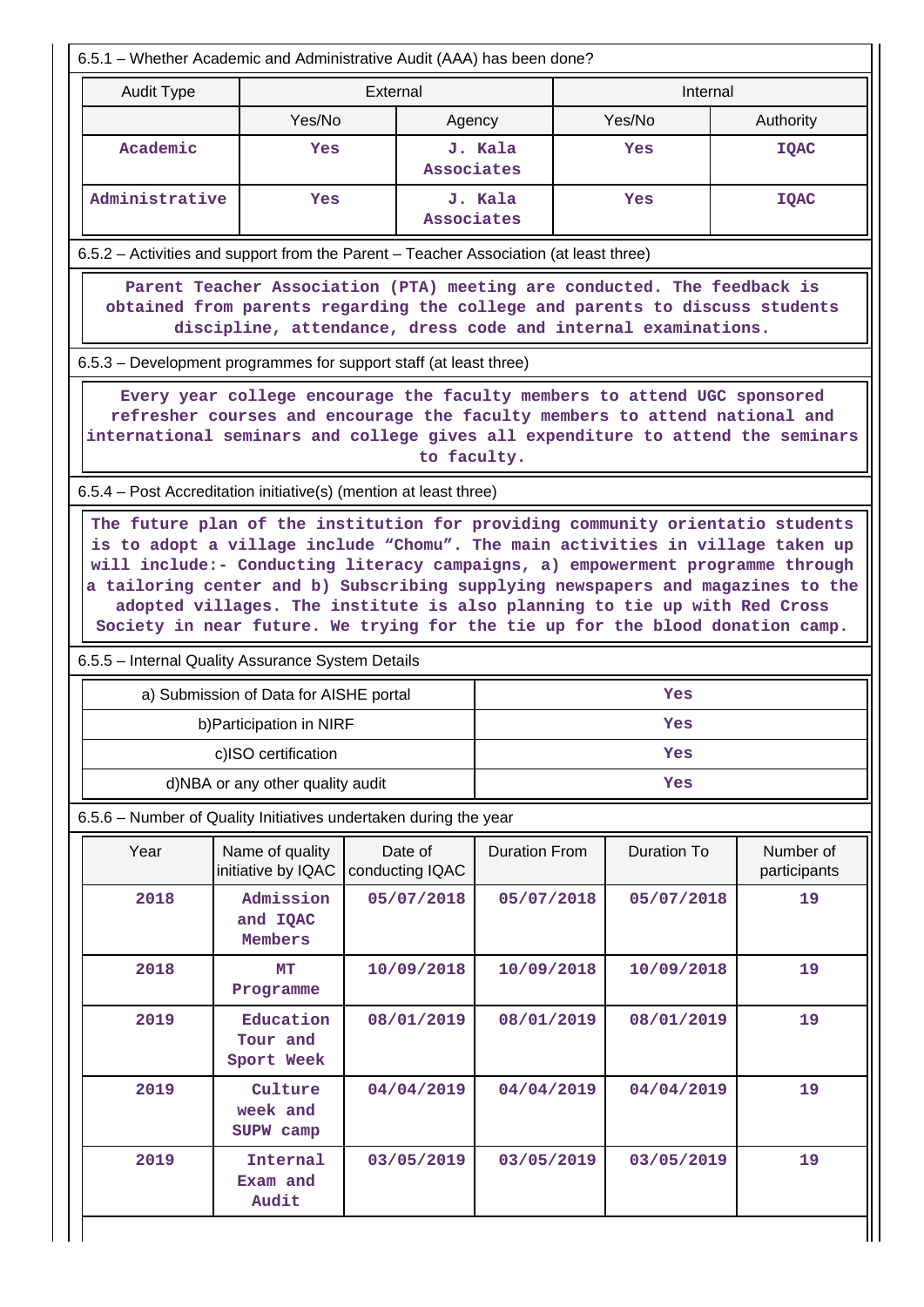# **CRITERION VII – INSTITUTIONAL VALUES AND BEST PRACTICES**

# **7.1 – Institutional Values and Social Responsibilities**

 7.1.1 – Gender Equity (Number of gender equity promotion programmes organized by the institution during the year)

| Title of the<br>Period from<br>programme                                                            |                                                                                                                                                                                                                                                         |                                                                                                   | Period To                           |                     | <b>Number of Participants</b> |        |                       |                          |                        |                                                     |
|-----------------------------------------------------------------------------------------------------|---------------------------------------------------------------------------------------------------------------------------------------------------------------------------------------------------------------------------------------------------------|---------------------------------------------------------------------------------------------------|-------------------------------------|---------------------|-------------------------------|--------|-----------------------|--------------------------|------------------------|-----------------------------------------------------|
|                                                                                                     |                                                                                                                                                                                                                                                         |                                                                                                   |                                     |                     |                               | Female |                       |                          | Male                   |                                                     |
| Women Day                                                                                           |                                                                                                                                                                                                                                                         | 08/03/2019                                                                                        |                                     |                     | 08/03/2019                    |        | 110                   |                          |                        | $\mathbf 0$                                         |
| 7.1.2 - Environmental Consciousness and Sustainability/Alternate Energy initiatives such as:        |                                                                                                                                                                                                                                                         |                                                                                                   |                                     |                     |                               |        |                       |                          |                        |                                                     |
|                                                                                                     | Percentage of power requirement of the University met by the renewable energy sources                                                                                                                                                                   |                                                                                                   |                                     |                     |                               |        |                       |                          |                        |                                                     |
|                                                                                                     | Plantation Prgoramme, Eco Club organised a lecture for environment development                                                                                                                                                                          |                                                                                                   |                                     |                     |                               |        |                       |                          |                        |                                                     |
| 7.1.3 - Differently abled (Divyangjan) friendliness                                                 |                                                                                                                                                                                                                                                         |                                                                                                   |                                     |                     |                               |        |                       |                          |                        |                                                     |
|                                                                                                     | Item facilities                                                                                                                                                                                                                                         |                                                                                                   |                                     | Yes/No              |                               |        |                       | Number of beneficiaries  |                        |                                                     |
|                                                                                                     | Physical facilities                                                                                                                                                                                                                                     |                                                                                                   |                                     |                     | Yes                           |        |                       | 4                        |                        |                                                     |
|                                                                                                     | Ramp/Rails                                                                                                                                                                                                                                              |                                                                                                   |                                     |                     | Yes                           |        |                       | 1                        |                        |                                                     |
|                                                                                                     | Rest Rooms                                                                                                                                                                                                                                              |                                                                                                   |                                     |                     | Yes                           |        |                       |                          | 3                      |                                                     |
| 7.1.4 - Inclusion and Situatedness                                                                  |                                                                                                                                                                                                                                                         |                                                                                                   |                                     |                     |                               |        |                       |                          |                        |                                                     |
| Year<br>Number of<br>initiatives to<br>address<br>locational<br>advantages<br>and disadva<br>ntages |                                                                                                                                                                                                                                                         | Number of<br>initiatives<br>taken to<br>engage with<br>and<br>contribute to<br>local<br>community |                                     | Date                | Duration                      |        | Name of<br>initiative |                          | addressed              | Number of<br>participating<br>students<br>and staff |
| <b>Nill</b>                                                                                         | <b>Nill</b>                                                                                                                                                                                                                                             | <b>Nill</b>                                                                                       |                                     | <b>Nill</b>         | 0 <sub>0</sub>                |        | 0 <sub>0</sub>        | 0 <sub>0</sub>           |                        | <b>Nill</b>                                         |
|                                                                                                     |                                                                                                                                                                                                                                                         |                                                                                                   |                                     |                     | No file uploaded.             |        |                       |                          |                        |                                                     |
| 7.1.5 - Human Values and Professional Ethics Code of conduct (handbooks) for various stakeholders   |                                                                                                                                                                                                                                                         |                                                                                                   |                                     |                     |                               |        |                       |                          |                        |                                                     |
|                                                                                                     | <b>Title</b>                                                                                                                                                                                                                                            |                                                                                                   |                                     | Date of publication |                               |        |                       | Follow up(max 100 words) |                        |                                                     |
|                                                                                                     | 00                                                                                                                                                                                                                                                      |                                                                                                   |                                     |                     | Nill                          |        |                       | 0 <sup>0</sup>           |                        |                                                     |
| 7.1.6 - Activities conducted for promotion of universal Values and Ethics                           |                                                                                                                                                                                                                                                         |                                                                                                   |                                     |                     |                               |        |                       |                          |                        |                                                     |
|                                                                                                     | Activity                                                                                                                                                                                                                                                |                                                                                                   | <b>Duration From</b><br>Duration To |                     |                               |        |                       |                          | Number of participants |                                                     |
|                                                                                                     | 0 <sup>0</sup>                                                                                                                                                                                                                                          |                                                                                                   |                                     | Nil<br>Nil          |                               |        | Nil                   |                          |                        |                                                     |
|                                                                                                     |                                                                                                                                                                                                                                                         |                                                                                                   |                                     |                     | No file uploaded.             |        |                       |                          |                        |                                                     |
| 7.1.7 – Initiatives taken by the institution to make the campus eco-friendly (at least five)        |                                                                                                                                                                                                                                                         |                                                                                                   |                                     |                     |                               |        |                       |                          |                        |                                                     |
|                                                                                                     | College organization rally on environmental awareness was conducted i nearby<br>chomu. Plantation Prgoramme, Eco Club organised a lecture f environmental<br>development. We have lush green campus. Use carry nature friendly bags no<br>plastic bags. |                                                                                                   |                                     |                     |                               |        |                       |                          |                        |                                                     |
|                                                                                                     | 7.2 - Best Practices                                                                                                                                                                                                                                    |                                                                                                   |                                     |                     |                               |        |                       |                          |                        |                                                     |
| 7.2.1 – Describe at least two institutional best practices                                          |                                                                                                                                                                                                                                                         |                                                                                                   |                                     |                     |                               |        |                       |                          |                        |                                                     |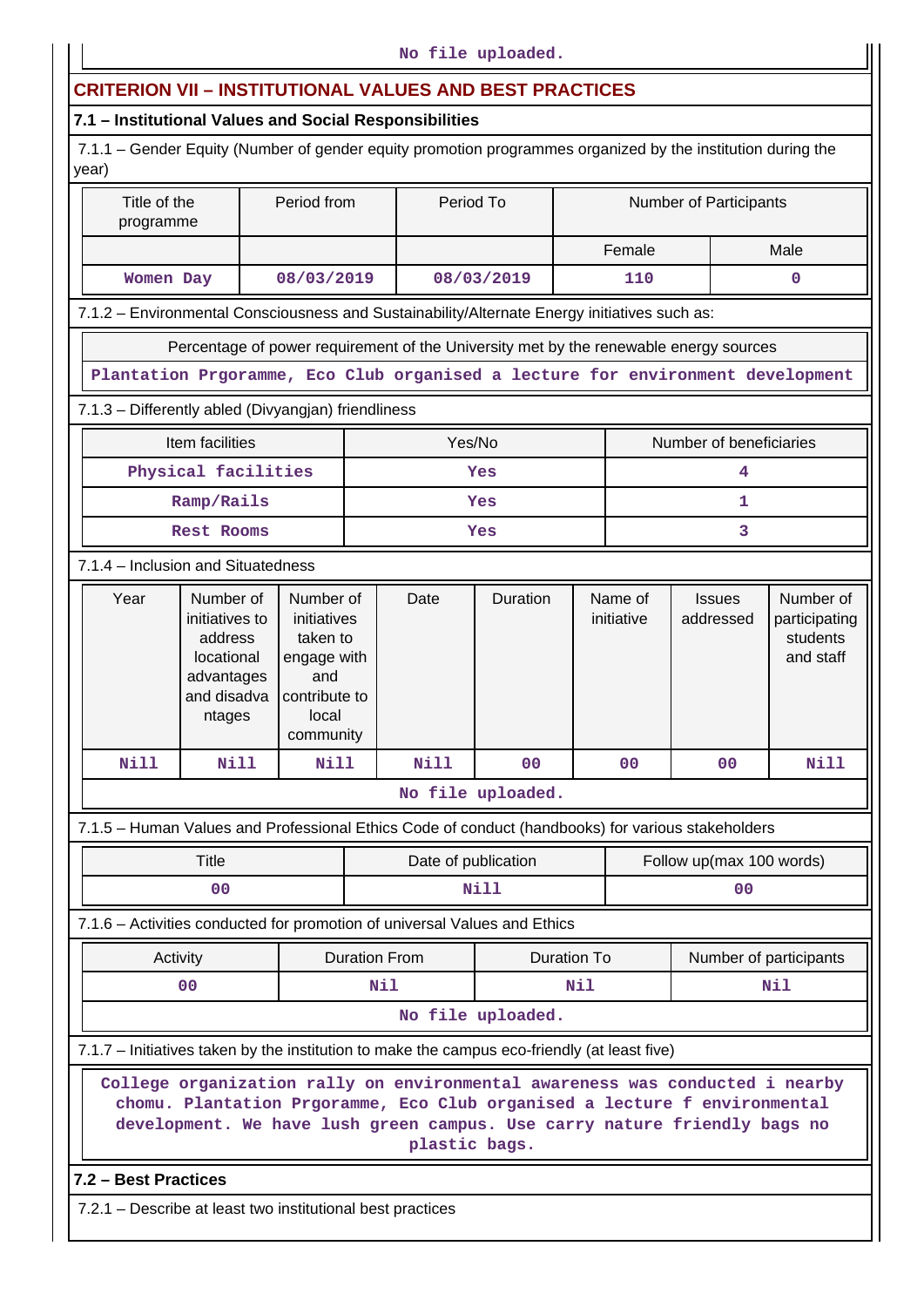**(A). Special Teaching Practices Classes:- In private schools- in B.Ed. Colleges there is provision of internship in govt. Schools. There is no control of college no monitoring by college. All monitoring are conducted by respective Govt. Schools. So this our college has managed a Special Teaching Practices Classes programme in private schools where college lectures control, monitoring the interns give suggestions/ Feedback. (B). Orientation Programme:- In our B.Ed. College Orientation Programme are Conducting for Skill Personality, Creativity Development for overall development of Students**

 Upload details of two best practices successfully implemented by the institution as per NAAC format in your institution website, provide the link

<https://mjfspm.org/pages/view/105/best-practices-of-colleges>

#### **7.3 – Institutional Distinctiveness**

 7.3.1 – Provide the details of the performance of the institution in one area distinctive to its vision, priority and thrust in not more than 500 words

 **Mahatma Jyotiba Fule Shikshak Prashikshan Mahavidyalaya is a constitute Institute of Mahatma Jyotiba Fule Vidyapeeth has been growing as a center of excellence in providing education and training in education field. The College is planning for doing pioneering work, in the field of Education, and for imparting professional expertise aspirants who will be groomed to dedicate themselves to the service of humanity. The hard work and dedication put in by management and the devotion and enthusiasm of staff. Mahatma Jyotiba Fule Shikshak Parshikshan Mahavidyalaya providing all facilities to the pupil teachers, It gives emphasis on practical multidimensional education the teaching is imparted both in English as well as in Hindi. As a part of professional training pupil teachers are associated with School itself so that they face practical situation get more food for thought and actions. With expansion of technology and science in all fields it is the cry of the hour to technically equip our present as well as tomorrow's teachers so that the educational fields become balanced, updated ad strengthened to face accept any new changes and progress. To meet this demand the professional course of teacher preparation for the secondary level stress on all aspects of teacher's education. To full fill the college vision there are selected many students not only in educational field but also in various sectors of employment. Many students are participated in management Administrative in Govt. Non-Govt. sectors. Some students have started their starts- up provide employment to other people. For Example the students like below written have selected in Govt. Jobs like Rajasthan Police, PATWARI, GRAM SEVAK, TGT PGT III- Grade- Name Employment Sectors Sonu Kumawat Railway Police Priyanka Meena State Govt.- IInd Teacher Anita Kumari Jat State Govt.- IInd Teacher Anita Dayma Panchayat Samiti Anita Yadav Rajsthan Police Lalita Meena Health Worker Priyanka Kumari Yadav Education Department Soumyata Sharma State Govt.- IIIrd Teacher Sumitra Kumari Yadav State Govt.- IIIrd Teacher Vision:- To provide value based, high quality education to the students at all time. To impart and train the students both theoretically and practically on the latest developments in their branches of study. To continuously upgrade the technical facilities and faculty at par with the best institutions in the country. To make it one of the best arts science colleges in India. To periodically arrange lecturers by eminent and professional teaching skills and with latest technology to benefit the students.**

Provide the weblink of the institution

<https://mjfspm.org/pages/view/104/institutional-distinctiveness>

**8.Future Plans of Actions for Next Academic Year**